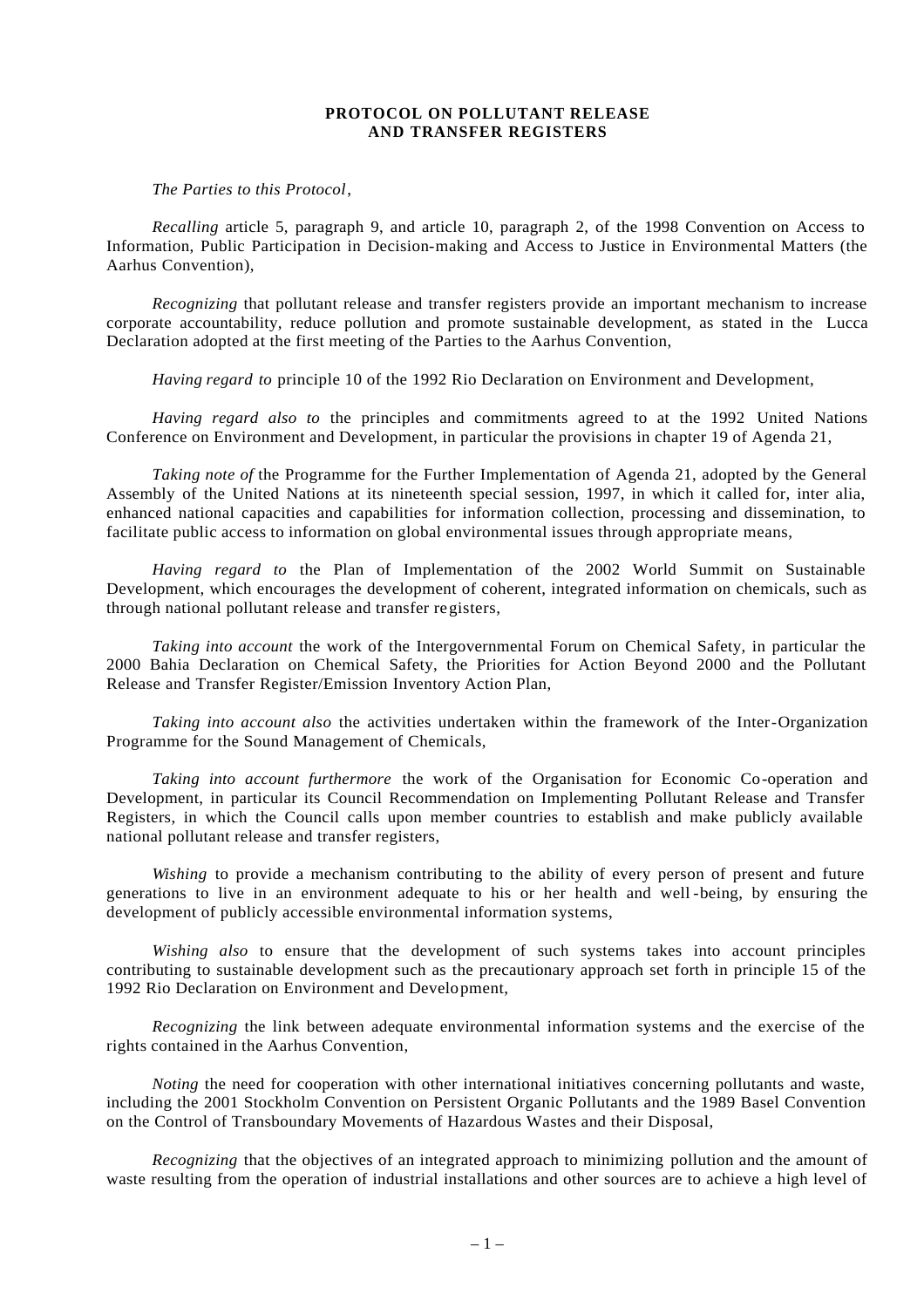protection for the environment as a whole, to move towards sustainable and environmentally sound development and to protect the health of present and future generations,

*Convinced* of the value of pollutant release and transfer registers as a cost-effective tool for encouraging improvements in environmental performance, for providing public access to information on pollutants released into and transferred in and through communities, and for use by Governments in tracking trends, demonstrating progress in pollution reduction, monitoring compliance with certain international agreements, setting priorities and evaluating progress achieved through environmental policies and programmes,

*Believing* that pollutant release and transfer registers can bring tangible benefits to industry through the improved management of pollutants,

*Noting* the opportunities for using data from pollutant release and transfer registers, combined with health, environmental, demographic, economic or other types of relevant information, for the purpose of gaining a better understanding of potential problems, identifying 'hot spots', taking preventive and mitigating measures, and setting environmental management priorities,

*Recognizing* the importance of protecting the privacy of identified or identifiable natural persons in the processing of information reported to pollutant release and transfer registers in accordance with applicable international standards relating to data protection,

*Recognizing also* the importance of developing internationally compatible national pollutant release and transfer register systems to increase the comparability of data,

*Noting* that many member States of the United Nations Economic Commission for Europe, the European Community and the Parties to the North American Free Trade Agreement are acting to collect data on pollutant releases and transfers from various sources and to make these data publicly accessible, and recognizing especially in this area the long and valuable experience in certain countries,

*Taking into account* the different approaches in existing emission registers and the need to avoid duplication, and recognizing therefore that a certain degree of flexibility is needed,

*Urging* the progressive development of national pollutant release and transfer registers,

*Urging also* the establishment of links between national pollutant release and transfer registers and information systems on other releases of public concern,

*Have agreed* as follows:

## **Article 1**

#### **OBJECTIVE**

The objective of this Protocol is to enhance public access to information through the establishment of coherent, integrated, nationwide pollutant release and transfer registers (PRTRs) in accordance with the provisions of this Protocol, which could facilitate public participation in environmental decision-making as well as contribute to the prevention and reduction of pollution of the environment.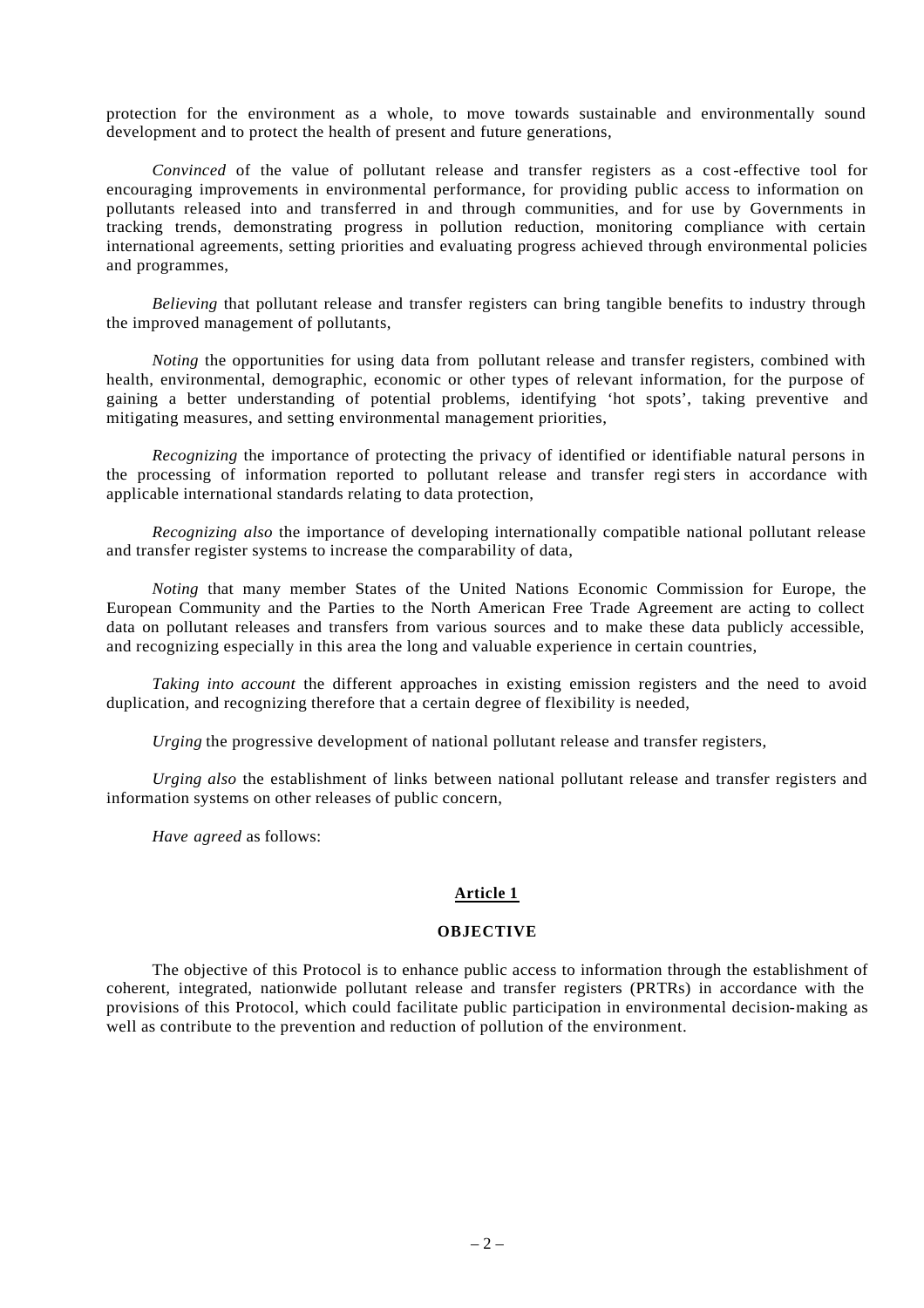# **DEFINITIONS**

For the purposes of this Protocol,

1. "Party" means, unless the text indicates otherwise, a State or a regional economic integration organization referred to in article 24 which has consented to be bound by this Protocol and for which the Protocol is in force;

2. "Convention" means the Convention on Access to Information, Public Participation in Decisionmaking and Access to Justice in Environmental Matters, done at Aarhus, Denmark, on 25 June 1998;

3. "The public" means one or more natural or legal persons, and, in accordance with national legislation or practice, their associations, organizations or groups;

4. "Facility" means one or more installations on the same site, or on adjoining sites, that are owned or operated by the same natural or legal person;

5. "Competent authority" means the national authority or authorities, or any other competent body or bodies, designated by a Party to manage a national pollutant release and transfer register system;

6. "Pollutant" means a substance or a group of substances that may be harmful to the environment or to human health on account of its properties and of its introduction into the environment;

7. "Release" means any introduction of pollutants into the environment as a result of any human activity, whether deliberate or accidental, routine or non-routine, including spilling, emitting, discharging, injecting, disposing or dumping, or through sewer systems without final waste-water treatment;

8. "Off-site transfer" means the movement beyond the boundaries of the facility of either pollutants or waste destined for disposal or recovery and of pollutants in waste water destined for waste-water treatment;

9. "Diffuse sources" means the many smaller or scattered sources from which pollutants may be released to land, air or water, whose combined impact on those media may be significant and for which it is impractical to collect reports from each individual source;

10. The terms "national" and "nationwide" shall, with respect to the obligations under the Protocol on Parties that are regional economic integration organizations, be construed as applying to the region in question unless otherwise indicated;

11. "Waste" means substances or objects which are:

- (a) Disposed of or recovered;
- (b) Intended to be disposed of or recovered; or
- (c) Required by the provisions of national law to be disposed of or recovered;
- 12. "Hazardous waste" means waste that is defined as hazardous by the provisions of national law;
- 13. "Other waste" means waste that is not hazardous waste;

14. "Waste water" means used water containing substances or objects that is subject to regulation by national law.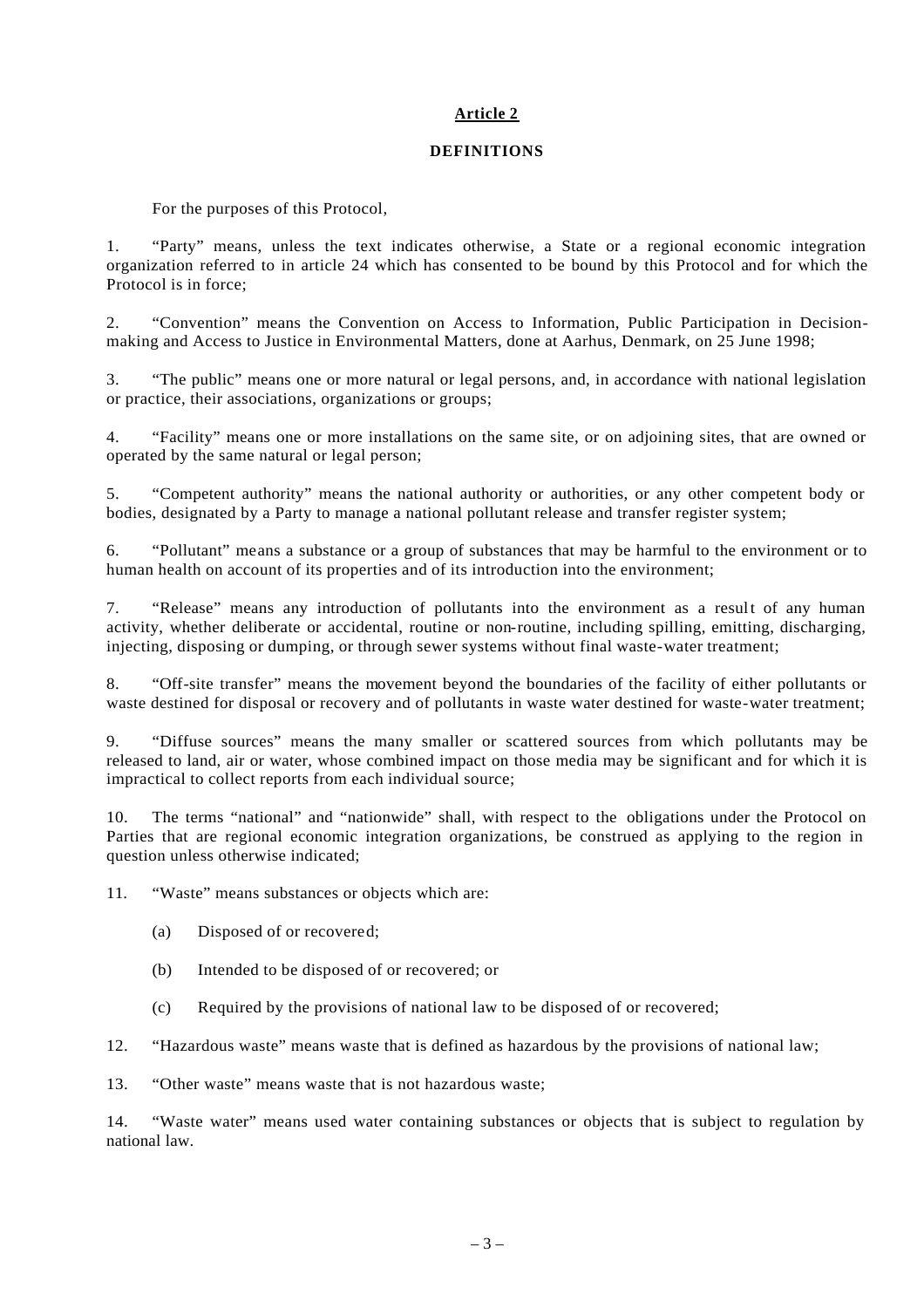## **GENERAL PROVISIONS**

1. Each Party shall take the necessary legislative, regulatory and ot her measures, and appropriate enforcement measures, to implement the provisions of this Protocol.

2. The provisions of this Protocol shall not affect the right of a Party to maintain or introduce a more extensive or more publicly accessible pollutant release and transfer register than required by this Protocol.

3. Each Party shall take the necessary measures to require that employees of a facility and members of the public who report a violation by a facility of national laws implementing this Protocol to public authorities are not penalized, persecuted or harassed by that facility or public authorities for their actions in reporting the violation.

4. In the implementation of this Protocol, each Party shall be guided by the precautionary approach as set forth in principle 15 of the 1992 Rio Declaration on Environment and Development.

5. To reduce duplicative reporting, pollutant release and transfer register systems may be integrated to the degree practicable with existing information sources such as repo rting mechanisms under licences or operating permits.

6. Parties shall strive to achieve convergence among national pollutant release and transfer registers.

## **Article 4**

## **CORE ELEMENTS OF A POLLUTANT RELEASE AND TRANSFER REGISTER SYSTEM**

In accordance wi th this Protocol, each Party shall establish and maintain a publicly accessible national pollutant release and transfer register that:

- (a) Is facility-specific with respect to reporting on point sources;
- (b) Accommodates reporting on diffuse sources;
- (c) Is pollutant-specific or waste-specific, as appropriate;
- (d) Is multimedia, distinguishing among releases to air, land and water;
- (e) Includes information on transfers;
- (f) Is based on mandatory reporting on a periodic basis;

(g) Includes standardized and timely data, a limited number of standardized reporting thresholds and limited provisions, if any, for confidentiality;

(h) Is coherent and designed to be user-friendly and publicly accessible, including in electronic form;

(i) Allows for public participation in its development and modification; and

(j) Is a structured, computerized database or several linked databases maintained by the competent authority.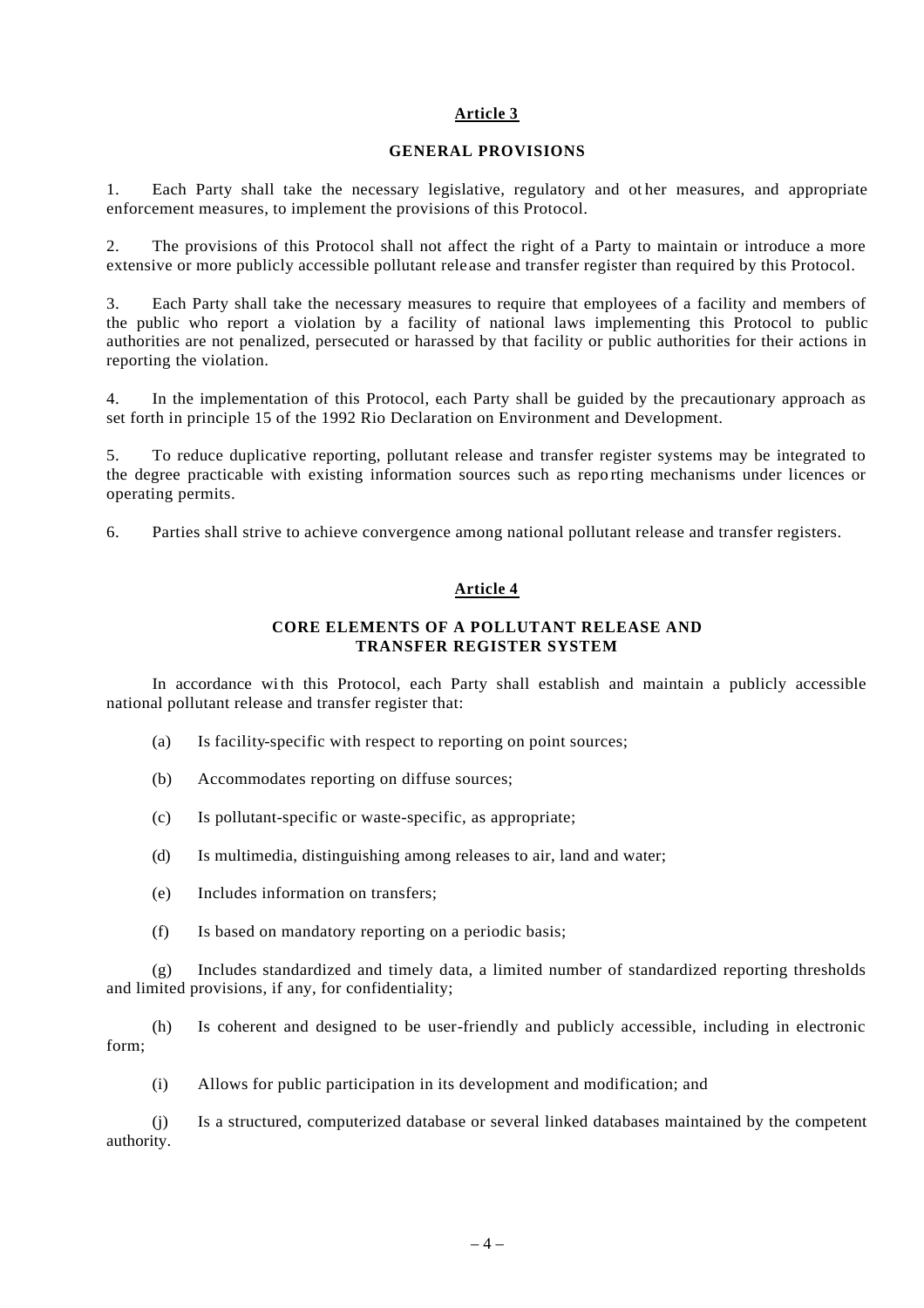## **DESIGN AND STRUCTURE**

1. Each Party shall ensure that the data held on the register referred to in article 4 are presented in both aggregated and non-aggregated forms, so that releases and transfers can be searched and identified according to:

- (a) Facility and its geographical location;
- (b) Activity;
- (c) Owner or operator, and, as appropriate, company;
- (d) Pollutant or waste, as appropriate;
- (e) Each of the environmental media into which the pollutant is released; and

(f) As specified in article 7, paragraph 5, the destination of the transfer and, where appropriate, the disposal or recovery operation for waste.

2. Each Party shall also ensure that the data can be searched and identified according to those diffuse sources which have been included in the register.

3. Each Party shall design its register taking into account the possibility of its future expansion and ensuring that the reporting data from at least the ten previous reporting years are publicly accessible.

4. The register shall be designed for maximum ease of public access through electronic means, such as the Internet. The design shall allow that, under normal operating conditions, the information on the register is continuously and immediately available through electronic means.

5. Each Party should provide links in its register to its relevant existing, publicly accessible databases on subject matters related to environmental protection.

6. Each Party shall provide links in its register to the pollutant release and transfer registers of other Parties to the Protocol and, where feasible, to those of other countries.

## **Article 6**

## **SCOPE OF THE REGISTER**

1. Each Party shall ensure that its register includes the information on:

- (a) Releases of pollutants required to be reported under article 7, paragraph 2;
- (b) Off-site transfers required to be r eported under article 7, paragraph 2; and
- (c) Releases of pollutants from diffuse sources required under article 7, paragraph 4.

2. Having assessed the experience gained from the development of national pollutant release and transfer registers and the implementation of this Protocol, and taking into account relevant international processes, the Meeting of the Parties shall review the reporting requirements under this Protocol and shall consider the following issues in its further development:

(a) Revision of the activities specified in annex I;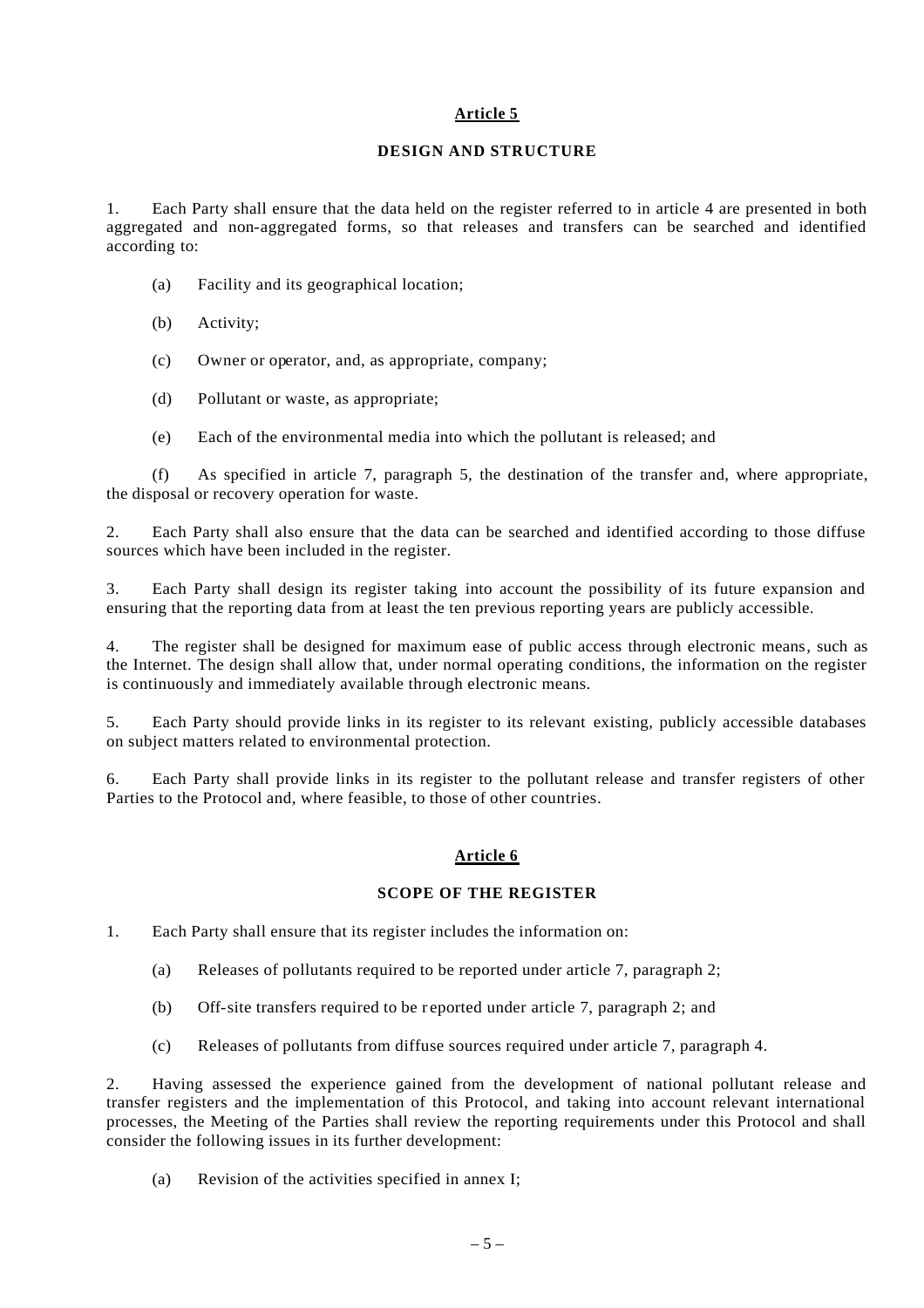- (b) Revision of the pollutants specified in annex II;
- (c) Revision of the thresholds in annexes I and II; and

(d) Inclusion of other relevant aspects such as information on on-site transfers, storage, the specification of reporting requirements for diffuse sources or the development of criteria for including pollutants under this Protocol.

## **Article 7**

## **REPORTING REQUIREMENTS**

1. Each Party shall either:

(a) Require the owner or the operator of each individual facility within its jurisdiction that undertakes one or more of the activities specified in annex I above the applicable capacity threshold specified in annex I, column 1, and:

- (i) Releases any pollutant specified in annex II in quantities exceeding the applicable thresholds specified in annex II, column 1;
- (ii) Transfers off-site any pollutant specified in annex II in quantities exceeding the applicable threshold specified in annex II, column 2, where the Party has opted for pollutant-specific reporting of transfers pursuant to paragraph 5 (d);
- (iii) Transfers off-site hazardous waste exceeding 2 tons per year or other waste exceeding 2,000 tons per year, where the Party has opted for waste -specific reporting of transfers pursuant to paragraph 5 (d); or
- (iv) Transfers off-site any pollutant specified in annex II in waste water destined for waste-water treatment in quantities exceeding the applicable threshold specified in annex II, column 1b;

to undertake the obligation imposed on that owner or operator pursuant to paragraph 2; or

(b) Require the owner or the operator of each individual facility within its jurisdiction that undertakes one or more of the activities specified in annex I at or above the employee threshold specified in annex I, column 2, and manufactures, processes or uses any pollutant specified in annex II in quantities exceeding the applicable threshold specified in annex II, column 3, to undertake the obligation imposed on that owner or operator pursuant to paragraph 2.

2. Each Party shall require the owner or operator of a facility referred to in paragraph 1 to submit the information specified in paragraphs 5 and 6, and in accordance with the requirements therein, with respect to those pollutants and wastes for which thresholds were exceeded.

3. In order to achieve the objective of this Protocol, a Party may decide with respect to a particular pollutant to apply either a release threshold or a manufacture, process or use threshold, provided that this increases the relevant information on releases or transfers available in its register.

4. Each Party shall ensure that its competent authority collects, or shall designate one or more public authorities or competent bodies to collect, the information on releases of pollutants from diffuse sources specified in paragraphs 7 and 8, for inclusion in its register.

5. Each Party shall require the owners or operators of the facilities required to report under paragraph 2 to complete and submit to its competent authority, the following inf ormation on a facility-specific basis:

(a) The name, street address, geographical location and the activity or activities of the reporting facility, and the name of the owner or operator, and, as appropriate, company;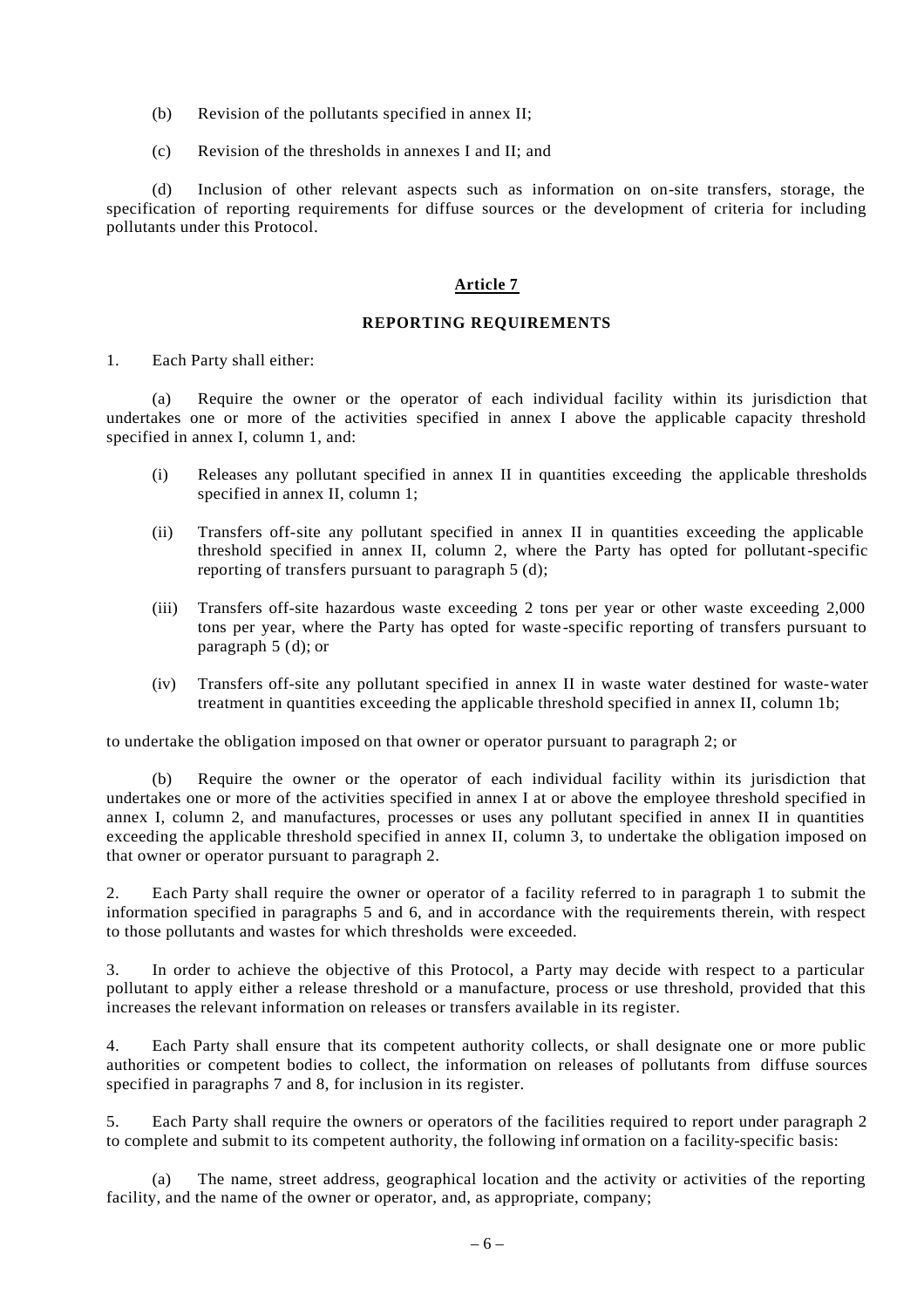(b) The name and numerical identifier of each pollutant required to be reported pursuant to paragraph 2;

(c) The amount of each pollutant required to be reported pursuant to paragraph 2 released from the facility to the environment in the reporting year, both in aggregate and according to whether the release is to air, to water or to land, including by underground injection;

- (d) Either:
- (i) The amount of each pollutant required to be reported pursuant to paragraph 2 that is transferred off-site in the reporting year, distinguishing between the amounts transferred for disposal and for recovery, and the name and address of the facility receiving the transfer; or
- (ii) The amount of waste required to be reported pursuant to paragraph 2 transferred off-site in the reporting year, distinguishing between hazardous waste and other waste, for any operations of recovery or disposal, indicating respectively with 'R' or 'D' whether the waste is destined for recovery or disposal pursuant to annex III and, for transboundary movements of hazardous waste, the name and address of the recoverer or disposer of the waste and the actual recovery or disposal site receiving the transfer;

(e) The amount of each pollutant in waste water required to be reported pursuant to paragraph 2 transferred off-site in the reporting year; and

(f) The type of methodology used to derive the information referred to in subparagraphs (c) to (e), according to article 9, paragraph 2, indicating whether the information is based on measurement, calculation or estimation.

6. The information referred to in paragraph 5 (c) to (e) shall include information on releases and transfers resulting from routine activities and from extraordinary events.

7. Each Party shall present on its register, in an adequate spatial disaggregation, the information on releases of pollutants from diffuse sources for which that Party determines that data are being collected by the relevant authorities and can be practicably included. Where the Party determines that no such data exist, it shall take measures to initiate reporting on releases of relevant pollutants from one or more diffuse sources in accordance with its national priorities.

8. The information referred to in paragraph 7 shall include information on the type of methodology used to derive the information.

## **Article 8**

## **REPORTING CYCLE**

1. Each Party shall ensure that the information required to be incorporated in its register is publicly available, compiled and presented on the register by calendar year. The reporting year is the calendar year to which that information relates. For each Party, the first reporting year is the calendar year after the Protocol enters into force for that Party. The reporting required under article 7 shall be annual. However, the second reporting year may be the second calendar year following the first reporting year.

2. Each Party that is not a regional economic integration organization shall ensure that the information is incorporated into its register within fifteen months from the end of each reporting year. Howeve r, the information for the first reporting year shall be incorporated into its register within two years from the end of that reporting year.

3. Each Party that is a regional economic integration organization shall ensure that the information for a particular reporting year is incorporated into its register six months after the Parties that are not regional economic integration organizations are required to do so.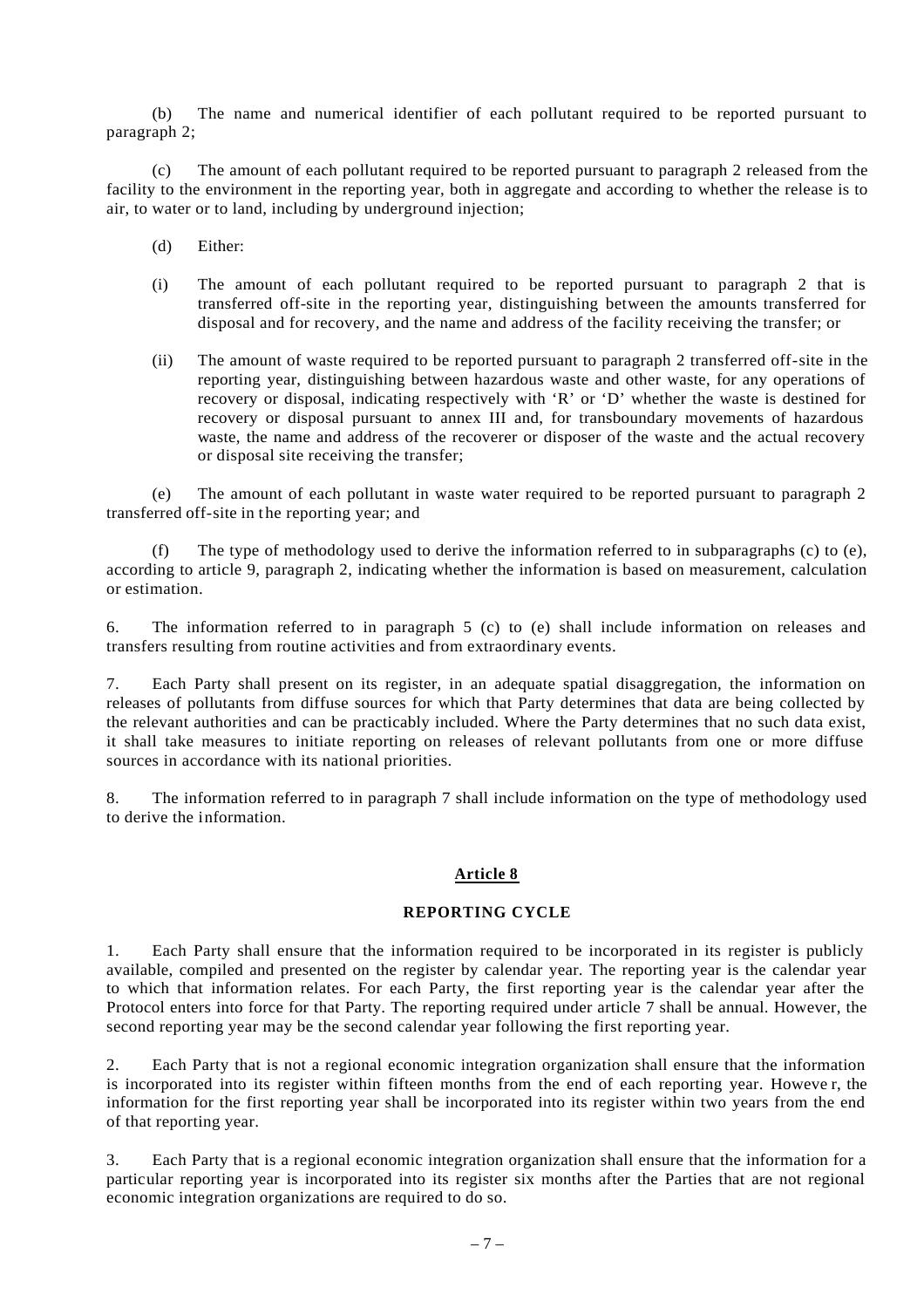## **DATA COLLECTION AND RECORD-KEEPING**

1. Each Party shall require the owners or operators of the facilities subject to the reporting requirements of article 7 to collect the data needed to determine, in accordance with paragraph 2 below and with appropriate frequency, the facility's releases and off-site transfers subject to reporting under article 7 and to keep available for the competent authorities the records of the data from which the reported information was derived for a period of five years, starting from the end of the reporting year concerned. These records shall also describe the methodology used for data gathering.

2. Each Party shall require the owners or operators of the facilities subject to reporting under article 7 to use the best available information, which may include monitoring data, emission factors, mass balance equations, indirect monitoring or other calculations, engineering judgments and other methods. Where appropriate, this should be done in accordance with internationally approved methodologies.

## **Article 10**

#### **QUALITY ASSESSMENT**

1. Each Party shall require the owners or operators of the facilities subject to the reporting requirements of article 7, paragraph 1, to assure the quality of the information that they report.

2. Each Party shall ensure that the data contained in its register are subject to quality assessment by the competent authority, in particular as to their completeness, consistency and credibility, taking into account any guidelines that may be developed by the Meeting of the Parties.

## **Article 11**

## **PUBLIC ACCESS TO INFORMATION**

1. Each Party shall ensure public access to information contained in its pollutant release and transfer register, without an interest having to be stated, and according to the provisions of this Protocol, primarily by ensuring that its register provides for direct electronic access through public telecommunications networks.

2. Where the information contained in its register is not easily publicly accessible by direct electronic means, each Party shall ensure that its competent authority upon request provides that information by any other effective means, as soon as possible and at the latest within one month after the request has been submitted.

3. Subject to paragraph 4, each Party shall ensure that access to information contained in its register is free of charge.

4. Each Party may allow its competent authority to make a charge for reproducing and mailing the specific information referred to in paragraph 2, but such charge shall not exceed a reasonable amount.

5. Where the information contained in its register is not easily publicly accessible by direct electronic means, each Party shall facilitate electronic access to its register in publicly accessible locations, for example in public libraries, offices of local authorities or other appropriate places.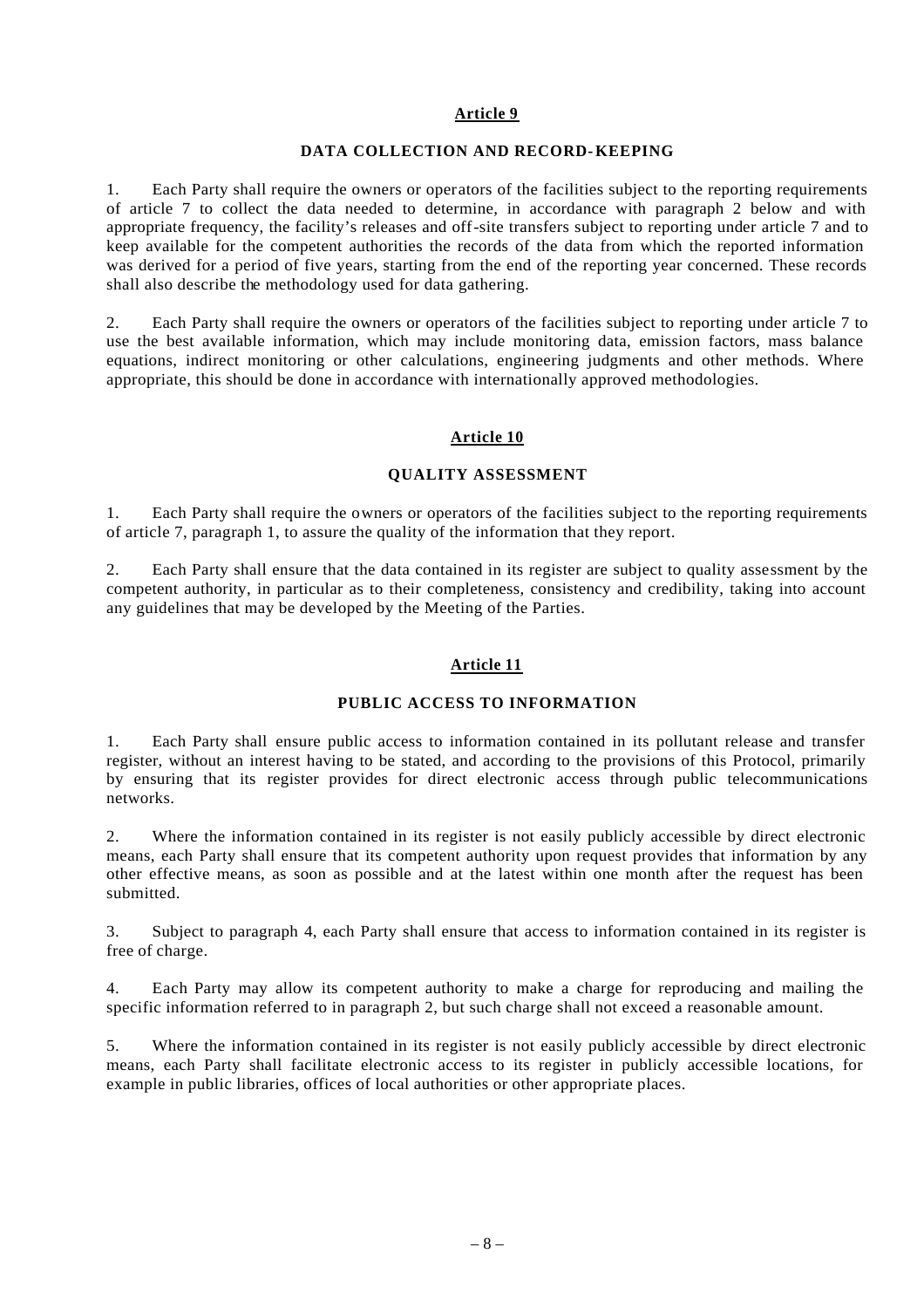## **CONFIDENTIALITY**

1. Each Party may authorize the competent authority to keep information held on the register confidential where public disclosure of that information would adversely affect:

(a) International relations, national defence or public security;

(b) The course of justice, the ability of a person to receive a fair trial or the ability of a public authority to conduct an enquiry of a criminal or disciplinary nature;

(c) The confidentiality of commercial and industrial information, where such confidentiality is protected by law in order to protect a legitimate economic interest;

(d) Intellectual property rights; or

(e) The confidentiality of personal data and/or files relating to a natural person if that person has not consented to the disclosure of the information to the public, where such confidentiality is provided for in national law.

The aforementioned grounds for confidentiality shall be interpreted in a restrictive way, taking into account the public interest served by disclosure and whe ther the information relates to releases into the environment.

2. Within the framework of paragraph 1 (c), any information on releases which is relevant for the protection of the environment shall be considered for disclosure according to national law.

3. Whenever information is kept confidential according to paragraph 1, the register shall indicate what type of information has been withheld, through, for example, providing generic chemical information if possible, and for what reason it has been withheld.

## **Article 13**

## **PUBLIC PARTICIPATION IN THE DEVELOPMENT OF NATIONAL POLLUTANT RELEASE AND TRANSFER REGISTERS**

1. Each Party shall ensure appropriate opportunities for public participation in the development of its national pollutant release and transfer register, within the framework of its national law.

2. For the purpose of paragraph 1, each Party shall provide the opportunity for free public access to the information on the proposed measures concerning the development of its national pollutant release and transfer register and for the submission of any comments, information, analyses or opinions that are relevant to the decision-making process, and the relevant authority shall take due account of such public input.

3. Each Party shall ensure that, when a decision to establish or significantly change its register has been taken, information on the decision and the considerations on which it is based are made publicly available in a timely manner.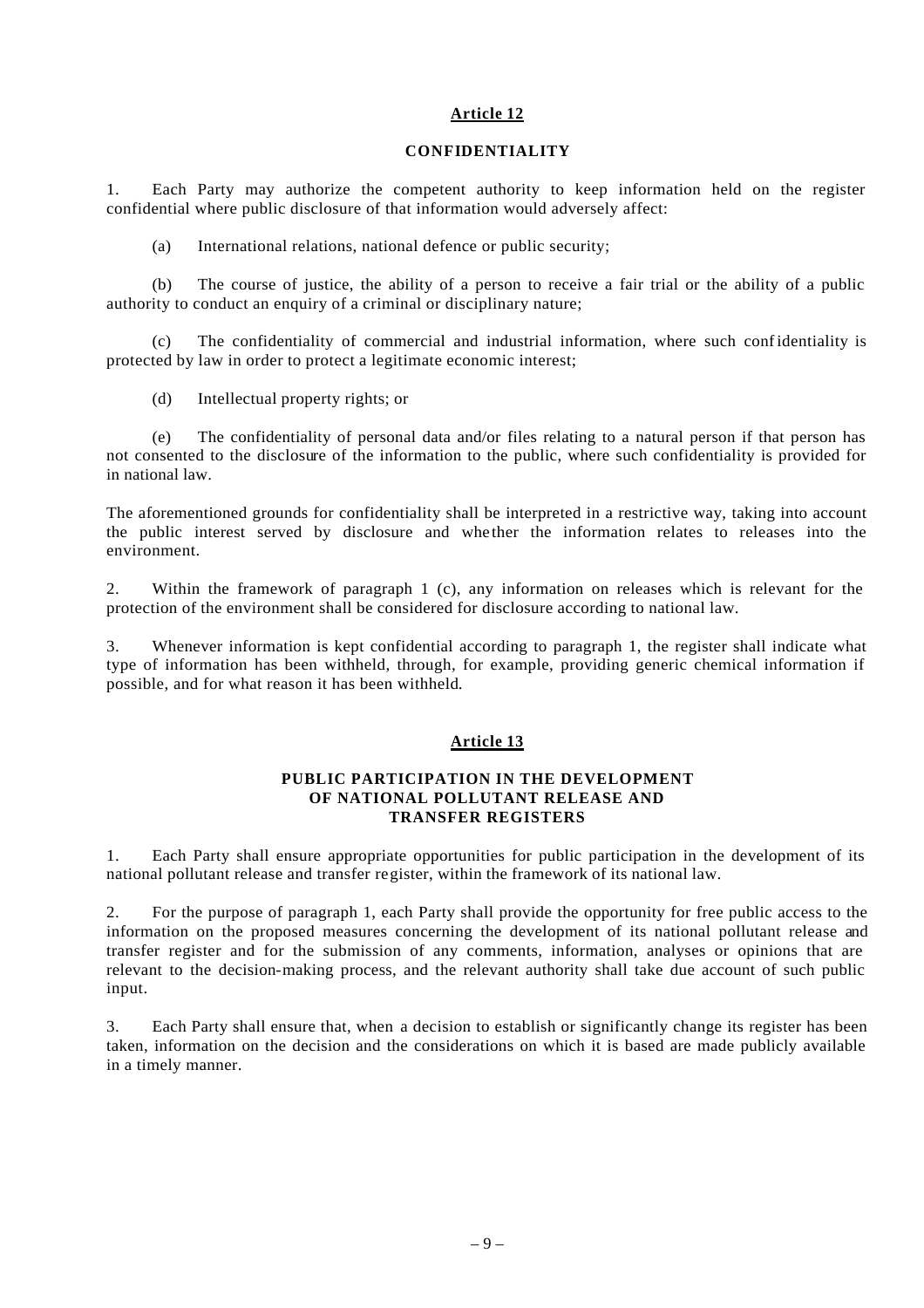#### **ACCESS TO JUSTICE**

1. Each Party shall, within the framework of its national legislation, ensure that any person who considers that his or her request for information under article 11, paragraph 2, has been ignored, wrongfully refused, whether in part or in full, inadequately answered, or otherwise no t dealt with in accordance with the provisions of that paragraph has access to a review procedure before a court of law or another independent and impartial body established by law.

2. The requirements in paragraph 1 are without prejudice to the respective rights and obligations of Parties under existing treaties applicable between them dealing with the subject matter of this article.

## **Article 15**

#### **CAPACITY-BUILDING**

1. Each Party shall promote public awareness of its pollutant release and transfer register, and shall ensure that assistance and guidance are provided in accessing its register and in understanding and using the information contained in it.

2. Each Party should provide adequate capacity-building for and guidance to the responsible authorities and bodies to assist them in carrying out their duties under this Protocol.

#### **Article 16**

## **INTERNATIONAL COOPERATION**

1. The Parties shall, as appropriate, cooperate and assist each other:

(a) In international actions in support of the objectives of this Protocol;

(b) On the basis of mutual agreement between the Parties concerned, in implementing national systems in pursuance of this Protocol;

- (c) In sharing information under this Protocol on releases and transfers within border areas; and
- (d) In sharing information under this Protocol concerning transfers among Parties.

2. The Parties shall encourage cooperation among each other and with relevant international organizations, as appropriate, to promote:

- (a) Public awareness at the international level;
- (b) The transfer of technology; and

(c) The provision of technical assistance to Parties that are developing countries and Parties with economies in transition in matters relating to this Protocol.

#### **Article 17**

#### **MEETING OF THE PARTIES**

1. A Meeting of the Parties is hereby established. Its first session shall be convened no later than two years after the entry into force of this Protocol. Thereafter, ordinary sessions of the Meeting of the Parties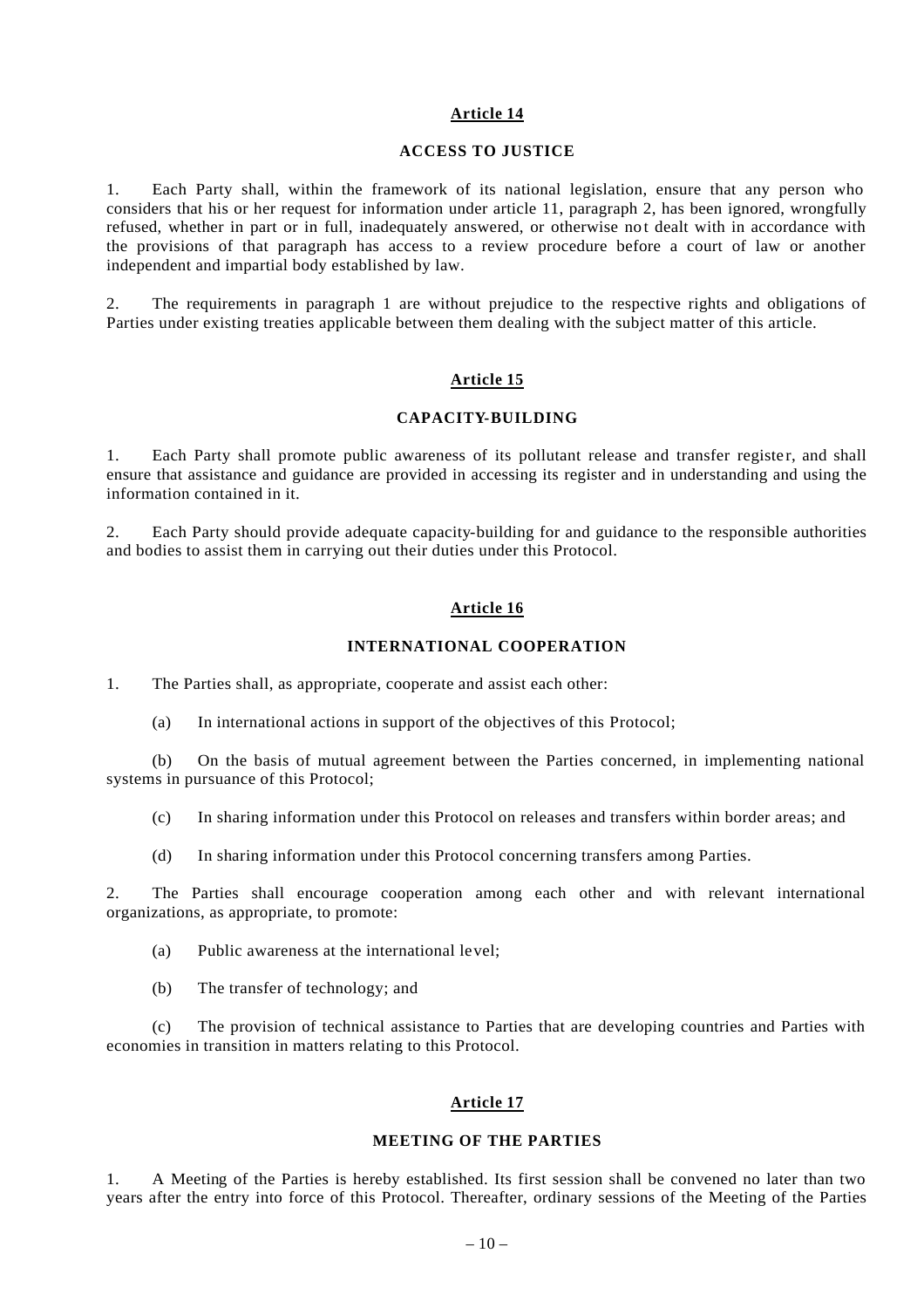shall be held sequentially with or parallel to ordinary meetings of the Parties to the Convention, unless otherwise decided by the Parties to this Protocol. The Meeting of the Parties shall hold an extraordinary session if it so decides in the course of an ordinary session or at the written request of any Party provided that, within six months of it being communicated by the Executive Secretary of the Economic Commission for Europe to all Parties, the said request is supported by at least one third of these Parties.

2. The Meeting of the Parties shall keep under continuous review the implementation and development of this Protocol on the basis of regular reporting by the Parties and, with this purpose in mind, shall:

(a) Review the development of pollutant release and transfer registers, and promote their progressive strengthening and convergence;

(b) Establish guidelines facilitating reporting by the Parties to it, bearing in mind the need to avoid duplication of effort in this regard;

(c) Establish a programme of work;

(d) Consider and, where appropriate, adopt measures to strengthen international cooperation in accordance with article 16;

(e) Establish such subsidiary bodies as it deems necessary;

(f) Consider and adopt proposals for such amendments to this Protocol and its annexes as are deemed necessary for the purposes of this Protocol, in accordance with the provisions of article 20;

(g) At its first session, consider and by consensus adopt rules of procedure for its sessions and those of its subsidiary bodies, taking into account any rul es of procedure adopted by the Meeting of the Parties to the Convention;

(h) Consider establishing financial arrangements by consensus and technical assistance mechanisms to facilitate the implementation of this Protocol;

(i) Seek, where appropriate, the services of other relevant international bodies in the achievement of the objectives of this Protocol; and

Consider and take any additional action that may be required to further the objectives of this Protocol, such as the adoption of guidelines and recommendations which promote its implementation.

3. The Meeting of the Parties shall facilitate the exchange of information on the experience gained in reporting transfers using the pollutant-specific and waste-specific approaches, and shall review that experience in order to investigate the possibility of convergence between the two approaches, taking into account the public interest in information in accordance with article 1 and the overall effectiveness of national pollutant release and transfer registers.

4. The United Nations, its specialized agencies and the International Atomic Energy Agency, as well as any State or regional economic integration organization entitled under article 24 to sign this Protocol but which is not a Party to it, and any intergovernmental organization qualified in the fields to which the Protocol relates, shall be entitled to participate as observers in the sessions of the Meeting of the Parties. Their admission and participation shall be subject to the rules of procedure adopted by the Meeting of the Parties.

5. Any non-governmental organization qualified in the fields to which this Protocol relates which has informed the Executive Secretary of the Economic Commission for Europe of its wish to be represented at a session of the Meeting of the Parties shall be entitled to participate as an observer unless one third of the Parties present at the session raise objections. Their admission and participation shall be subject to the rules of procedure adopted by the Meeting of the Parties.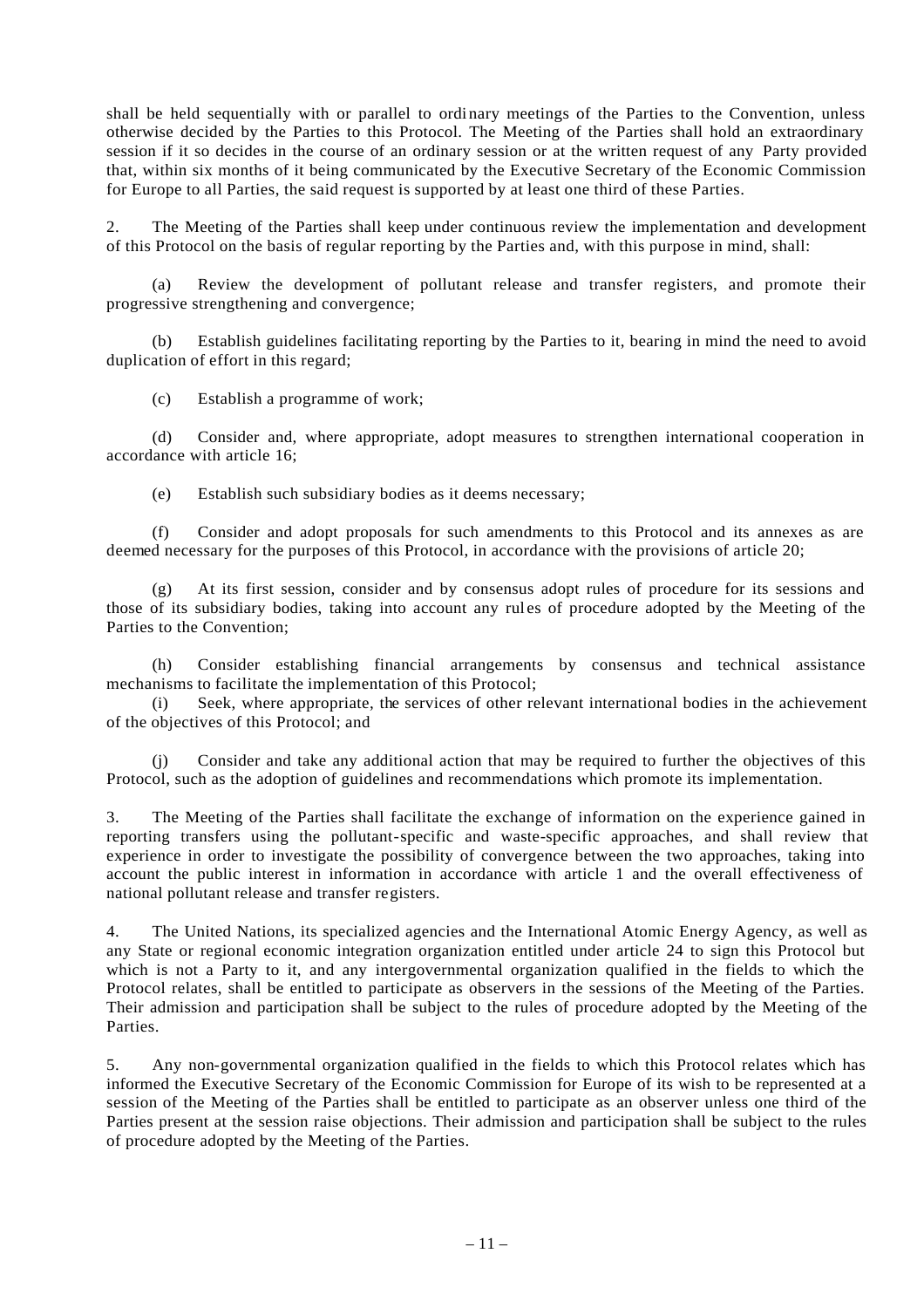## **RIGHT TO VOTE**

1. Except as provided for in paragraph 2, each Party to this Protocol shall have one vote.

2. Regional economic integration organizations, in matters within their competence, shall exercise their right to vote with a number of votes equal to the number of their member States which are Parties. Such organizations shall not exercise their right to vote if their member States exercise theirs, and vice versa.

# **Article 19**

## **ANNEXES**

Annexes to this Protocol shall form an integral part thereof and, unless expressly provided otherwise, a reference to this Protocol constitutes at the same time a reference to any annexes thereto.

## **Article 20**

## **AMENDMENTS**

1. Any Party may propose amendments to this Protocol.

2. Proposals for amendments to this Protocol shall be considered at a session of the Meeting of the Parties.

3. Any proposed amendment to this Protocol shall be submitted in writing to the secretariat, which shall communicate it at least six months before the session at which it is proposed for adoption to all Parties, to other States and regional economic integration organizations that have consented to be bound by the Protocol and for which it has not yet entered into force and to Signatories.

4. The Parties shall make every effort to reach agreement on any proposed amendment to this Protocol by consensus. If all efforts at consensus have been exhausted, and no agreement reached, the amendment shall as a last resort be adopted by a three-fourths majority vote of the Parties present and voting at the session.

5. For the purposes of this article, "Parties present and voting" means Parties present and casting an affirmative or negative vote.

6. Any amendment to this Protocol adopted in accordance with paragraph 4 shall be communicated by the secretariat to the Depositary, who shall circulate it to all Parties, to other States and regional economic integration organizations that have consented to be bound by the Protocol and for which it has not yet entered into force and to Signatories.

7. An amendment, other than one to an annex, shall enter into force for those Parties having ratified, accepted or approved it on the ninetieth day after the date of receipt by the Depositary of the instruments of ratification, acceptance or approval by at least three fourths of those which were Parties at the time of its adoption. Thereafter it shall enter into force for any other Party on the ninetieth day after that Party deposits its instrument of ratification, acceptance or approval of the amendment.

8. In the case of an amendment to an annex, a Party that does not accept such an amendment shall so notify the Depositary in writing within twelve months from the date of its circulation by the Depositary. The Depositary shall without delay inform all Parties of any such notification received. A Party may at any time withdraw a notification of non-acceptance, whereupon the amendment to an annex shall enter into force for that Party.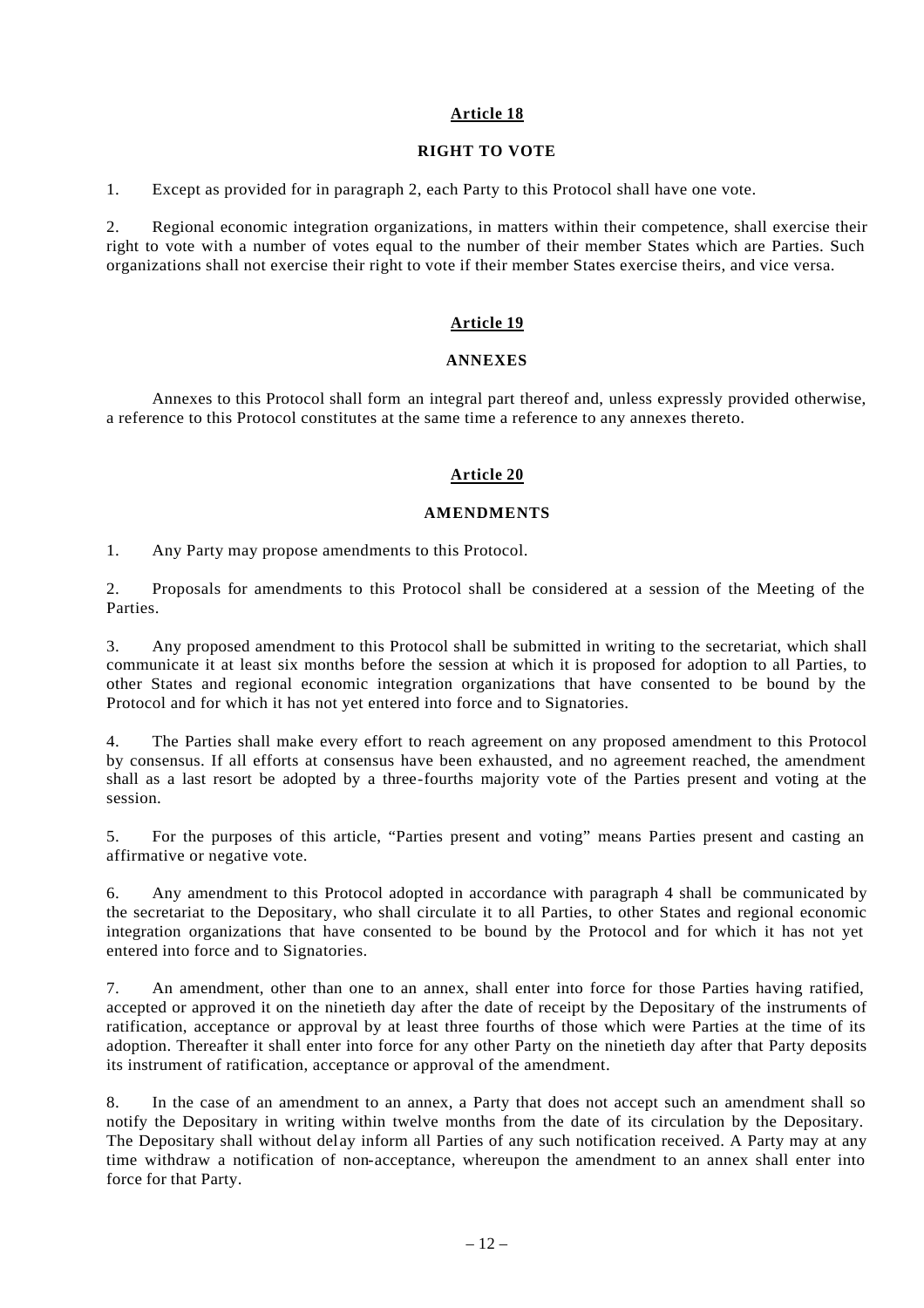9. On the expiry of twelve months from the date of its circulation by the Depositary as provided for in paragraph 6, an amendment to an annex shall enter into force for those Parties which have not submitted a notification to the Depositary in accordance with paragraph 8, provided that, at that time, not more than one third of those which were Parties at the time of the adoption of the amendment have submitted such a notification.

10. If an amendment to an annex is directly related to an amendment to this Protocol, it shall not enter into force until such time as the amendment to this Protocol enters into force.

## **Article 21**

## **SECRETARIAT**

The Executive Secretary of the Economic Commission for Europe shall carry out the following secretariat functions for this Protocol:

(a) The preparation and servicing of the sessions of the Meeting of the Parties;

(b) The transmission to the Parties of reports and other information received in accordance with the provisions of this Protocol;

(c) The reporting to the Meeting of the Parties on the activities of the secretariat; and

(d) Such other functions as may be determined by the Meeting of the Parties on the basis of available resources.

#### **Article 22**

#### **REVIEW OF COMPLIANCE**

At its first session, the Meeting of the Parties shall by consensus establish cooperative proce dures and institutional arrangements of a non-judicial, non-adversarial and consultative nature to assess and promote compliance with the provisions of this Protocol and to address cases of non-compliance. In establishing these procedures and arrangements, the Meeting of the Parties shall consider, inter alia, whether to allow for information to be received from members of the public on matters related to this Protocol.

## **Article 23**

#### **SETTLEMENT OF DISPUTES**

1. If a dispute arises between two or more Parties about the interpretation or application of this Protocol, they shall seek a solution by negotiation or by any other peaceful means of dispute settlement acceptable to the parties to the dispute.

2. When signing, ratifying, accepting, approving or acceding to this Protocol, or at any time thereafter, a State may declare in writing to the Depositary that, for a dispute not resolved in accordance with paragraph 1, it accepts one or both of the following means of dispute settlement as compulsory in relation to any Party accepting the same obligation:

- (a) Submission of the dispute to the International Court of Justice;
- (b) Arbitration in accordance with the procedure set out in annex IV.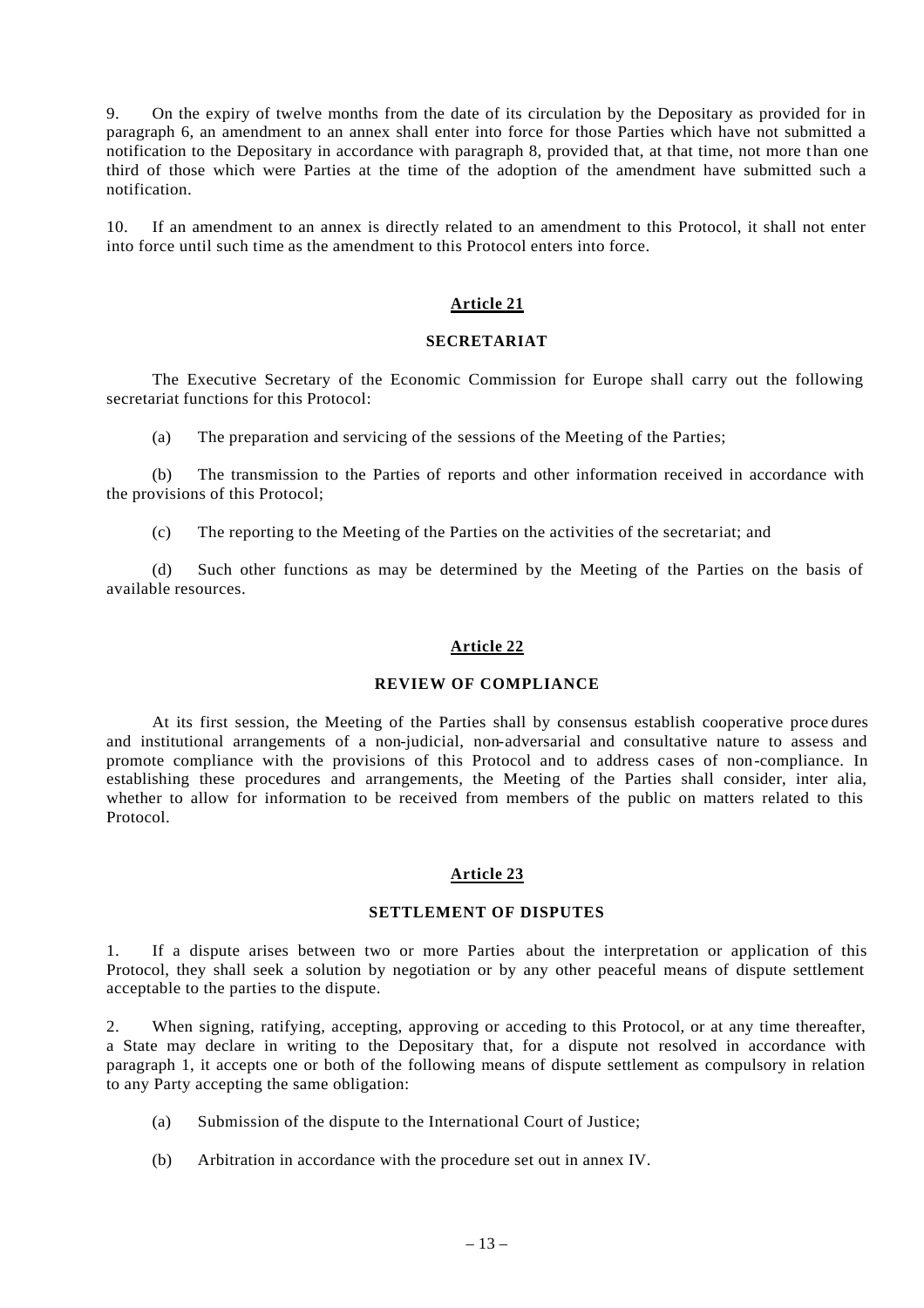A regional economic integration organization may make a declaration with like effect in relation to arbitration in accordance with the procedures referred to in subparagraph (b).

3. If the parties to the dispute have accepted both means of dispute settlement referred to in paragraph 2, the dispute may be submitted only to the International Court of Justice, unless the parties to the dispute agree otherwise.

#### **Article 24**

#### **SIGNATURE**

This Protocol shall be open for signature at Kiev (Ukraine) from 21 to 23 May 2003 on the occasion of the fifth Ministerial Conference "Environment for Europe," and thereafter at United Nations Headquarters in New York until 31 December 2003, by all States which are members of the United Nations and by regional economic integration organizations constituted by sovereign States members of the United Nations to which their member States have transferred competence over matters governed by this Protocol, including the competence to enter into treaties in respect of these matters.

## **Article 25**

#### **DEPOSITARY**

The Secretary-General of the United Nations shall act as the Depositary of this Protocol.

#### **Article 26**

#### **RATIFICATION, ACCEPTANCE, APPROVAL AND ACCESSION**

1. This Protocol shall be subject to ratification, acceptance or approval by signatory States and regional economic integration organizations referred to in article 24.

2. This Protocol shall be open for accession as from 1 January 2004 by the States and regional economic integration organizations referred to in article 24.

3. Any regional economic integration organization referred to in article 24 which becomes a Party without any of its member States being a Party shall be bound by all the obligations under this Protocol. If one or more member States of such an organization is a Party, the organization and its member States shall decide on their respective responsibilities for the performance of their obligations under this Protocol. In such cases, the organization and the member States shall not be entitled to exercise rights under this Protocol concurrently.

4. In their instruments of ratification, acceptance, approval or accession, the regional economic integration organizations referred to in article 24 shall declare the extent of their competence with respect to the matters governed by this Protocol. These organizations shall also inform the Depositary of any substantial modifications to the extent of their competence.

## **Article 27**

#### **ENTRY INTO FORCE**

1. This Protocol shall enter into force on the ninetieth day after the date of deposit of the sixteenth instrument of ratification, acceptance, approval or accession.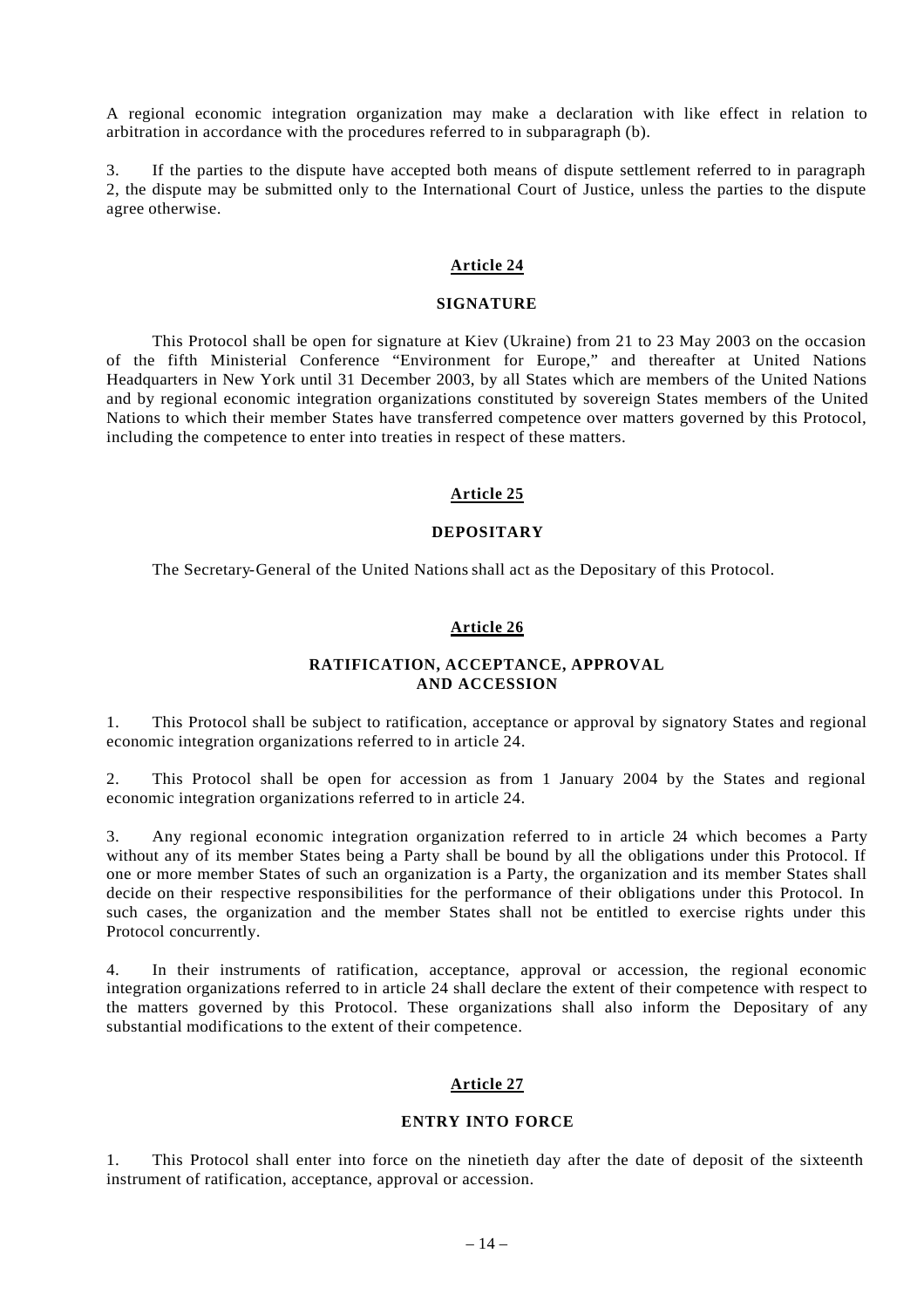2. For the purposes of paragraph 1, any instrument deposited by a regional economic integration organization shall not be counted as additional to those deposited by the States members of such an organization.

3. For each State or regional economic integration organization which ratifies, accepts or approves this Protocol or accedes thereto after the deposit of the sixteenth instrument of ratification, acceptance, approval or accession, the Protocol shall enter into force on the nine tieth day after the date of deposit by such State or organization of its instrument of ratification, acceptance, approval or accession.

## **Article 28**

#### **RESERVATIONS**

No reservations may be made to this Protocol.

## **Article 29**

#### **WITHDRAWAL**

At any time after three years from the date on which this Protocol has come into force with respect to a Party, that Party may withdraw from the Protocol by giving written notification to the Depositary. Any such withdrawal shall take effect on the ninetieth day after the date of its receipt by the Depositary.

## **Article 30**

## **AUTHENTIC TEXTS**

The original of this Protocol, of which the English, French and Russian texts are equally authentic, shall be deposited with the Secretary-General of the United Nations.

IN WITNESS WHEREOF the undersigned, being duly authorized thereto, have signed this Protocol.

DONE at Kiev, this twenty-first day of May, two thousand and three.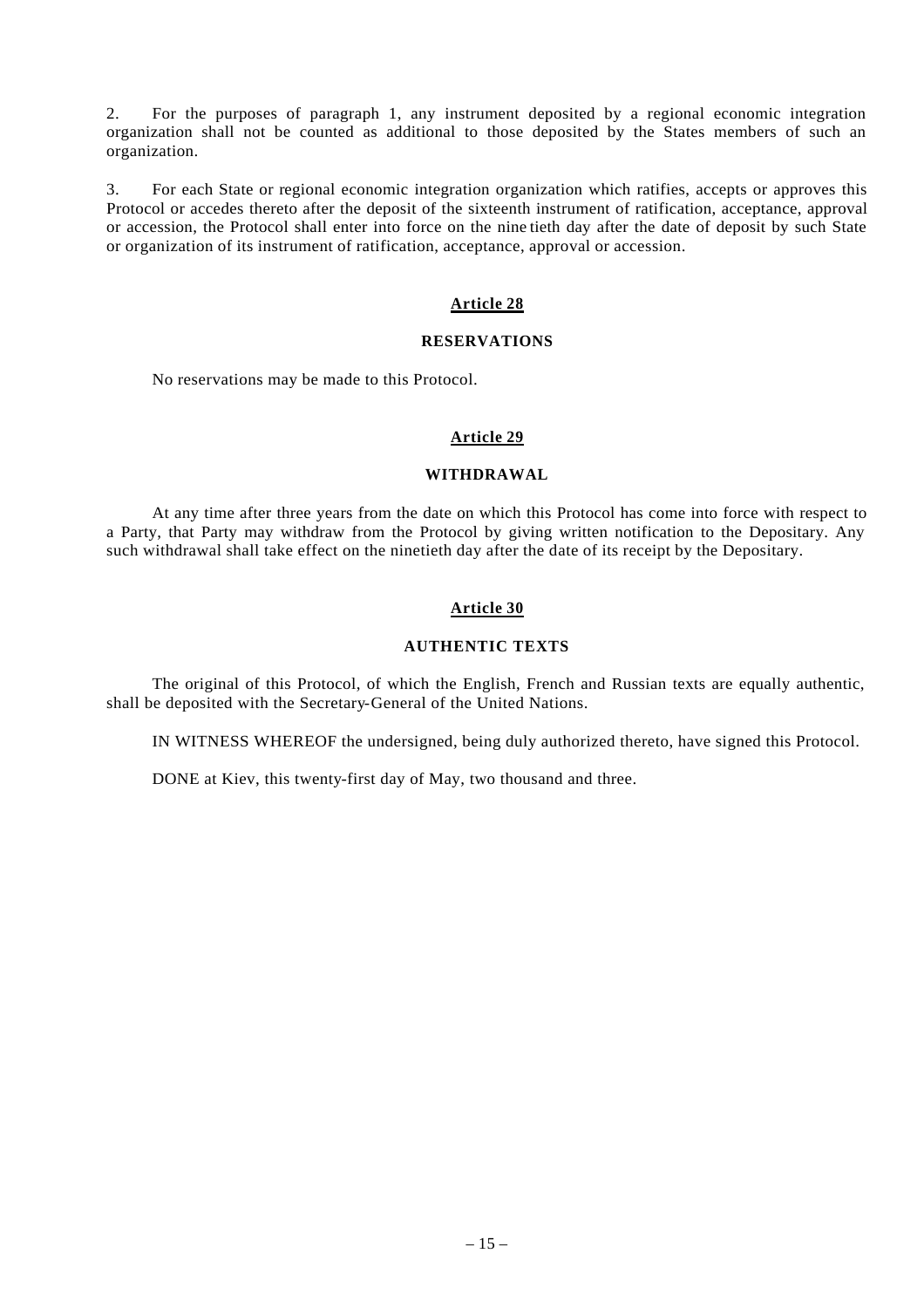# **Annex I**

| No. | <b>Activity</b>                                                                                                                                                    | <b>Capacity threshold</b><br>$\text{(column 1)}$                                                     | <b>Employee threshold</b><br>$\text{(column 2)}$ |  |
|-----|--------------------------------------------------------------------------------------------------------------------------------------------------------------------|------------------------------------------------------------------------------------------------------|--------------------------------------------------|--|
| 1.  | <b>Energy sector</b>                                                                                                                                               |                                                                                                      |                                                  |  |
| (a) | Mineral oil and gas refineries                                                                                                                                     | $\ast$                                                                                               |                                                  |  |
| (b) | Installations for gasification and liquefaction                                                                                                                    | $\ast$                                                                                               |                                                  |  |
| (c) | Thermal power stations and other combustion<br>installations                                                                                                       | With a heat input of<br>50 megawatts (MW)                                                            |                                                  |  |
| (d) | Coke ovens                                                                                                                                                         | $\ast$                                                                                               | 10 employees                                     |  |
| (e) | Coal rolling mills                                                                                                                                                 | With a capacity of<br>1 ton per hour                                                                 |                                                  |  |
| (f) | Installations for the manufacture of coal products and<br>solid smokeless fuel                                                                                     | $\ast$                                                                                               |                                                  |  |
| 2.  | Production and processing of metals                                                                                                                                |                                                                                                      |                                                  |  |
| (a) | Metal ore (including sulphide ore) roasting or sintering<br>installations                                                                                          | $\ast$                                                                                               |                                                  |  |
| (b) | Installations for the production of pig iron or steel<br>(primary or secondary melting) including continuous<br>casting                                            | With a capacity of<br>2.5 tons per hour                                                              |                                                  |  |
| (c) | Installations for the processing of ferrous metals:                                                                                                                |                                                                                                      |                                                  |  |
|     | (i) Hot-rolling mills                                                                                                                                              | With a capacity of<br>20 tons of crude steel<br>per hour                                             |                                                  |  |
|     | (ii) Smitheries with hammers                                                                                                                                       | With an energy of<br>50 kilojoules per<br>hammer, where the<br>calorific power used<br>exceeds 20 MW | 10 employees                                     |  |
|     | (iii) Application of protective fused metal coats                                                                                                                  | With an input of 2<br>tons of crude steel per<br>hour                                                |                                                  |  |
| (d) | Ferrous metal foundries                                                                                                                                            | With a production<br>capacity of 20 tons per<br>day                                                  |                                                  |  |
| (e) | Installations:                                                                                                                                                     |                                                                                                      |                                                  |  |
|     | For the production of non-ferrous crude metals<br>(i)<br>from ore, concentrates or secondary raw materials<br>by metallurgical, chemical or electrolytic processes | $\ast$                                                                                               |                                                  |  |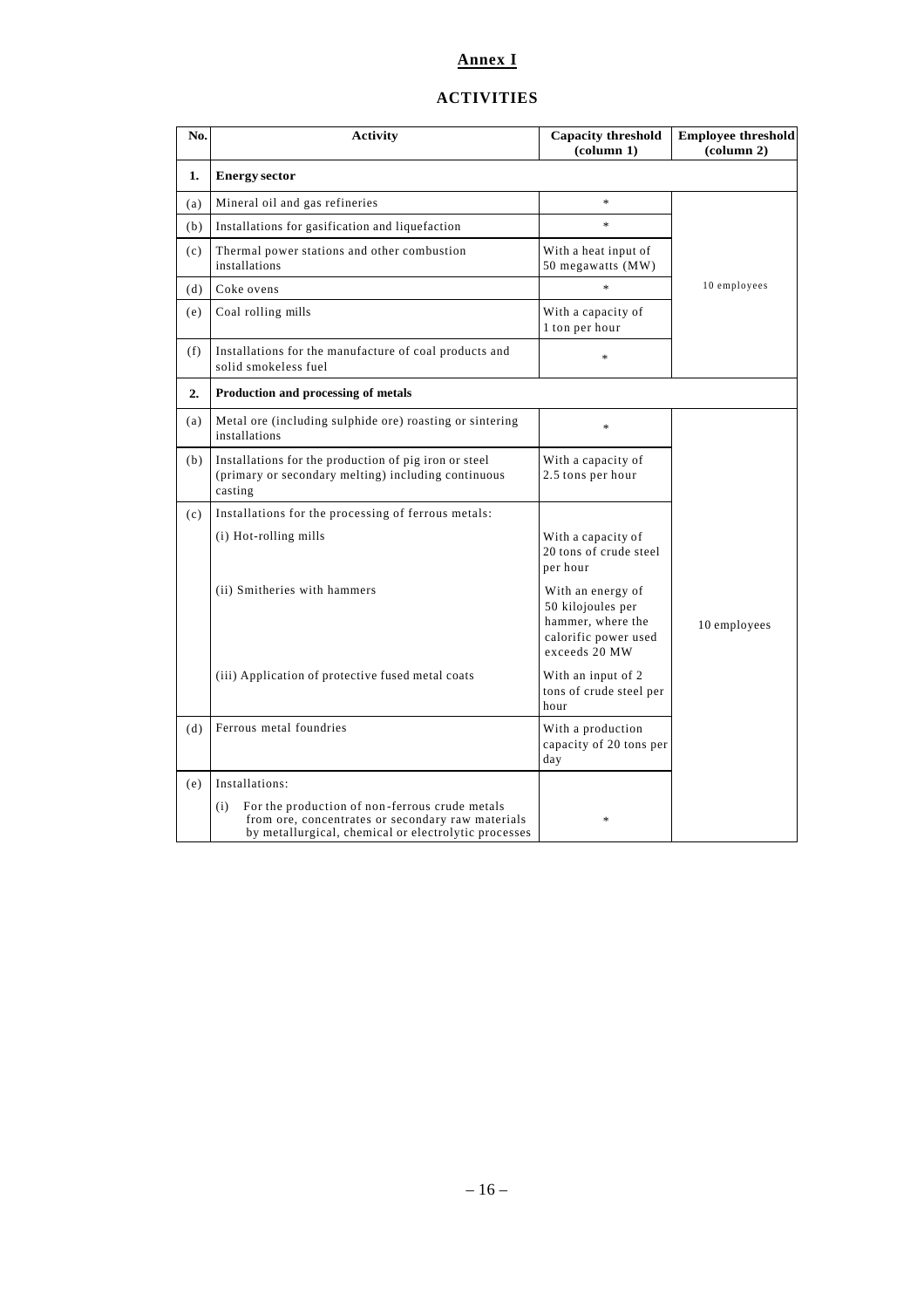| No. | <b>Capacity threshold</b><br><b>Activity</b><br>$\text{(column 1)}$                                                                                          |                                                                                                                                                                       | <b>Employee threshold</b><br>$\text{(column 2)}$ |  |
|-----|--------------------------------------------------------------------------------------------------------------------------------------------------------------|-----------------------------------------------------------------------------------------------------------------------------------------------------------------------|--------------------------------------------------|--|
|     | (ii) For the smelting, including the alloying, of non-<br>ferrous metals, including recovered products<br>(refining, foundry casting, etc.)                  | With a melting capacity<br>of 4 tons per day for lead<br>and cadmium or 20 tons<br>per day for all other<br>metals                                                    |                                                  |  |
| (f) | Installations for surface treatment of metals and plastic<br>materials using an electrolytic or chemical process                                             | Where the volume of<br>the treatment vats<br>equals $30 \text{ m}^3$                                                                                                  |                                                  |  |
| 3.  | <b>Mineral industry</b>                                                                                                                                      |                                                                                                                                                                       |                                                  |  |
| (a) | Underground mining and related operations                                                                                                                    | $\ast$                                                                                                                                                                |                                                  |  |
| (b) | Opencast mining                                                                                                                                              | Where the surface of<br>the area being mined<br>equals 25 hectares                                                                                                    |                                                  |  |
| (c) | Installations for the production of:                                                                                                                         |                                                                                                                                                                       |                                                  |  |
|     | (i) Cement clinker in rotary kilns                                                                                                                           | With a production<br>capacity of 500 tons<br>per day                                                                                                                  |                                                  |  |
|     | (ii) Lime in rotary kilns                                                                                                                                    | With a production<br>capacity exceeding<br>50 tons per day                                                                                                            |                                                  |  |
|     | (iii) Cement clinker or lime in other furnaces                                                                                                               | With a production<br>capacity of 50 tons per<br>day                                                                                                                   | 10 employees                                     |  |
| (d) | Installations for the production of asbestos and the<br>$\ast$<br>manufacture of asbestos-based products                                                     |                                                                                                                                                                       |                                                  |  |
| (e) | Installations for the manufacture of glass, including glass<br>fibre                                                                                         | With a melting<br>capacity of 20 tons per<br>day                                                                                                                      |                                                  |  |
| (f) | Installations for melting mineral substances, including the With a melting<br>production of mineral fibres                                                   | capacity of 20 tons per<br>day                                                                                                                                        |                                                  |  |
| (g) | Installations for the manufacture of ceramic products by<br>firing, in particular roofing tiles, bricks, refractory bricks,<br>tiles, stoneware or porcelain | With a production<br>capacity of 75 tons per<br>day, or with a kiln<br>capacity of $4 \text{ m}^3$ and<br>with a setting density<br>per kiln of 300 kg/m <sup>3</sup> |                                                  |  |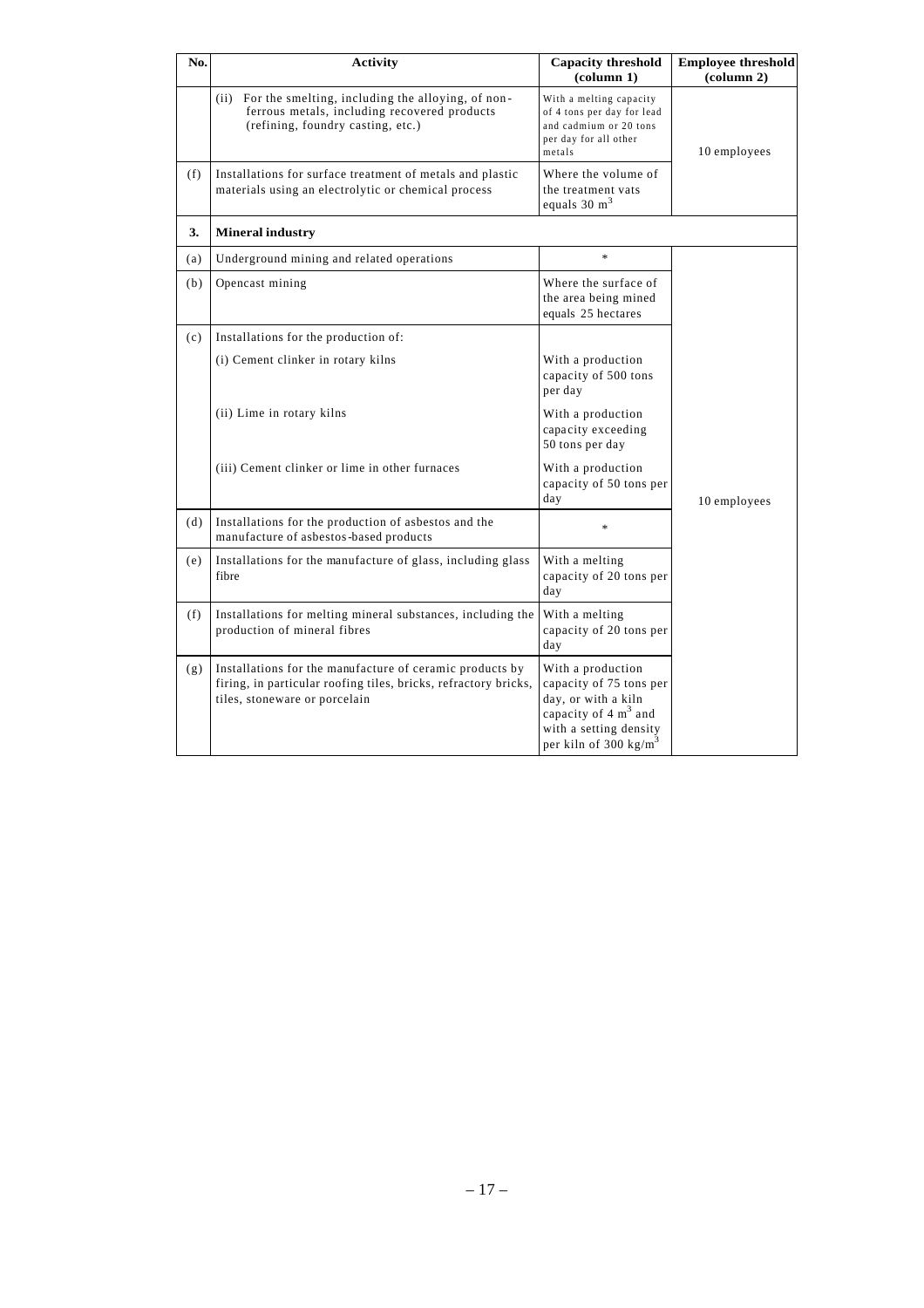| No. | <b>Activity</b>                                                                                                                                                    |                                                                                                                                                                                                | <b>Capacity threshold</b><br>$\text{(column 1)}$                           | <b>Employee threshold</b><br>(column 2) |  |
|-----|--------------------------------------------------------------------------------------------------------------------------------------------------------------------|------------------------------------------------------------------------------------------------------------------------------------------------------------------------------------------------|----------------------------------------------------------------------------|-----------------------------------------|--|
| 4.  |                                                                                                                                                                    | <b>Chemical industry</b>                                                                                                                                                                       |                                                                            |                                         |  |
| (a) | Chemical installations for the production on an industrial<br>scale of basic organic chemicals, such as:                                                           |                                                                                                                                                                                                |                                                                            |                                         |  |
|     | (i)                                                                                                                                                                | Simple hydrocarbons (linear or cyclic, saturated<br>or unsaturated, aliphatic or aromatic)                                                                                                     |                                                                            |                                         |  |
|     | (ii)                                                                                                                                                               | Oxygen-containing hydrocarbons such as<br>alcohols, aldehydes, ketones, carboxylic acids,<br>esters, acetates, ethers, peroxides, epoxy resins                                                 |                                                                            |                                         |  |
|     | (iii)                                                                                                                                                              | Sulphurous hydrocarbons                                                                                                                                                                        |                                                                            |                                         |  |
|     | (iv)                                                                                                                                                               | Nitrogenous hydrocarbons such as amines,<br>amides, nitrous compounds, nitro compounds or<br>nitrate compounds, nitriles, cyanates, isocyanates                                                | $\ast$                                                                     |                                         |  |
|     | (v)                                                                                                                                                                | Phosphorus-containing hydrocarbons                                                                                                                                                             |                                                                            |                                         |  |
|     | (vi)                                                                                                                                                               | Halogenic hydrocarbons                                                                                                                                                                         |                                                                            |                                         |  |
|     | (vii)                                                                                                                                                              | Organometallic compounds                                                                                                                                                                       |                                                                            |                                         |  |
|     | fibres                                                                                                                                                             | (viii) Basic plastic materials (polymers, synthetic<br>and cellulose-based fibres)                                                                                                             |                                                                            |                                         |  |
|     | (ix)                                                                                                                                                               | Synthetic rubbers                                                                                                                                                                              |                                                                            |                                         |  |
|     | (x)                                                                                                                                                                | Dyes and pigments                                                                                                                                                                              |                                                                            |                                         |  |
|     | $(x_i)$                                                                                                                                                            | Surface-active agents and surfactants                                                                                                                                                          |                                                                            |                                         |  |
| (b) | Chemical installations for the production on an industrial<br>scale of basic inorganic chemicals, such as:                                                         |                                                                                                                                                                                                |                                                                            | 10 employees                            |  |
|     | (i)                                                                                                                                                                | Gases, such as ammonia, chlorine or hydrogen<br>chloride, fluorine or hydrogen fluoride, carbon<br>oxides, sulphur compounds, nitrogen oxides,<br>hydrogen, sulphur dioxide, carbonyl chloride |                                                                            |                                         |  |
|     | (ii)                                                                                                                                                               | Acids, such as chromic acid, hydrofluoric acid,<br>phosphoric acid, nitric acid, hydrochloric acid,<br>sulphuric acid, oleum, sulphurous acids                                                 | $\ast$                                                                     |                                         |  |
|     | (iii)                                                                                                                                                              | Bases, such as ammonium hydroxide, potassium<br>hydroxide, sodium hydroxide                                                                                                                    |                                                                            |                                         |  |
|     | (iv)                                                                                                                                                               | Salts, such as ammonium chloride, potassium<br>chlorate, potassium carbonate, sodium carbonate,<br>perborate, silver nitrate                                                                   |                                                                            |                                         |  |
|     | Non-metals, metal oxides or other inorganic<br>(v)<br>compounds such as calcium carbide, silicon,<br>silicon carbide                                               |                                                                                                                                                                                                |                                                                            |                                         |  |
| (c) | Chemical installations for the production on an<br>industrial scale of phosphorous-, nitrogen- or potassium-<br>based fertilizers (simple or compound fertilizers) |                                                                                                                                                                                                | $\ast$                                                                     |                                         |  |
| (d) |                                                                                                                                                                    | Chemical installations for the production on an industrial<br>scale of basic plant health products and of biocides                                                                             | $\ast$                                                                     |                                         |  |
| (e) | Installations using a chemical or biological process for<br>the production on an industrial scale of basic<br>pharmaceutical products                              |                                                                                                                                                                                                | $\ast$                                                                     |                                         |  |
| (f) | Installations for the production on an industrial scale of<br>explosives and pyrotechnic products                                                                  |                                                                                                                                                                                                | $\ast$                                                                     | 10 employees                            |  |
| 5.  | Waste and waste-water management                                                                                                                                   |                                                                                                                                                                                                |                                                                            |                                         |  |
| (a) | Installations for the incineration, pyrolysis, recovery,<br>chemical treatment or landfilling of hazardous waste                                                   |                                                                                                                                                                                                | Receiving 10 tons per<br>day                                               | 10 employees                            |  |
| (b) | Installations for the incineration of municipal waste                                                                                                              |                                                                                                                                                                                                | With a capacity of<br>3 tons per hour                                      |                                         |  |
| (c) | Installations for the disposal of non-hazardous waste                                                                                                              |                                                                                                                                                                                                | With a capacity of<br>50 tons per day                                      |                                         |  |
| (d) | Landfills (excluding landfills of inert waste)                                                                                                                     |                                                                                                                                                                                                | Receiving 10 tons per<br>day or with a total<br>capacity of 25,000<br>tons |                                         |  |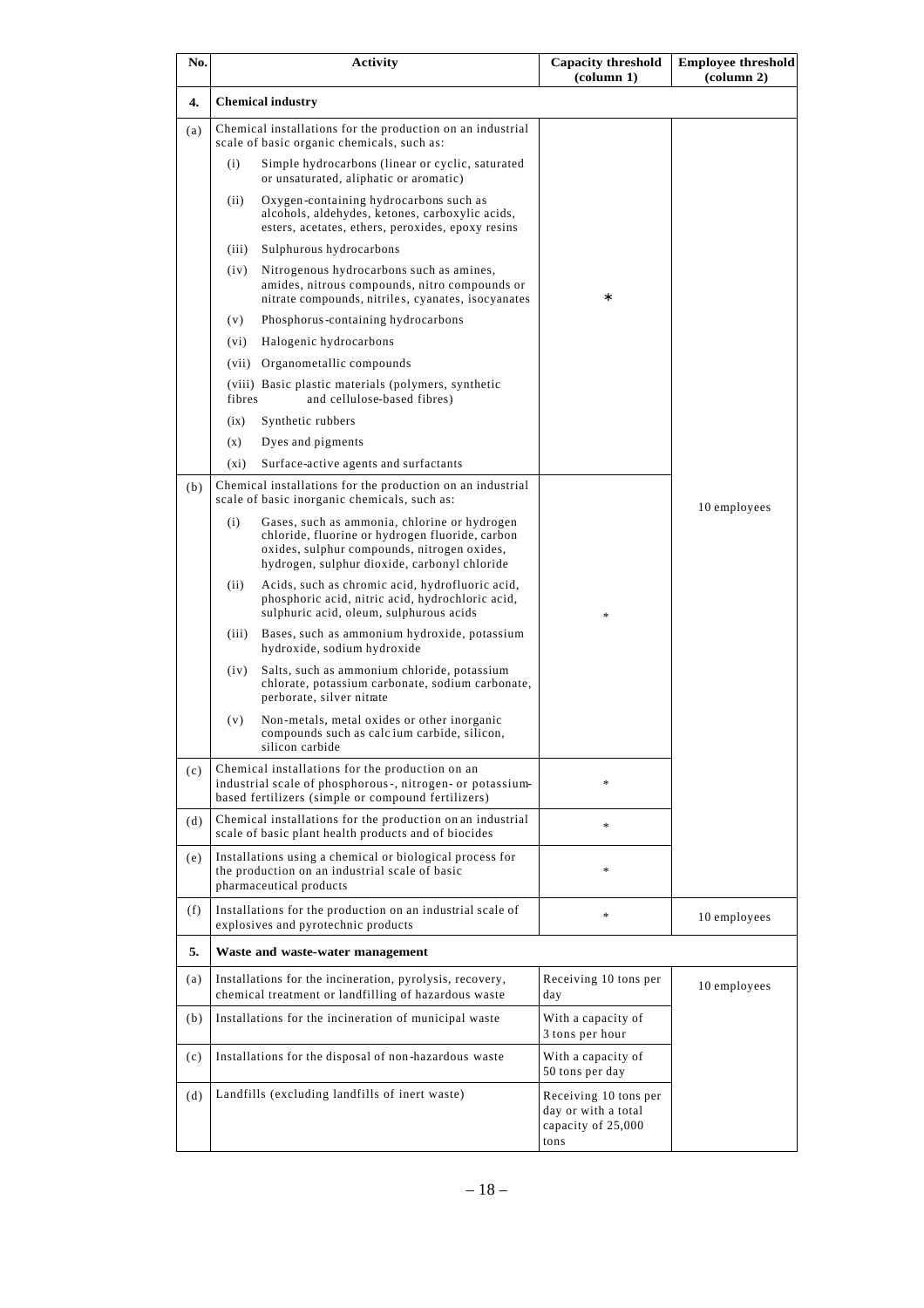| No. | <b>Activity</b>                                                                                                                           | <b>Capacity threshold</b><br>$\text{(column 1)}$              | <b>Employee threshold</b><br>$\text{(column 2)}$ |  |  |  |
|-----|-------------------------------------------------------------------------------------------------------------------------------------------|---------------------------------------------------------------|--------------------------------------------------|--|--|--|
| (e) | Installations for the disposal or recycling of animal<br>carcasses and animal waste                                                       | With a treatment<br>capacity of 10 tons per<br>day            |                                                  |  |  |  |
| (f) | Municipal waste-water treatment plants                                                                                                    | With a capacity of<br>100,000 population<br>equivalents       |                                                  |  |  |  |
| (g) | Independently operated industrial waste-water treatment<br>plants which serve one or more activities of this annex                        | With a capacity of<br>10,000 $m^3$ per day                    |                                                  |  |  |  |
| 6.  | Paper and wood production and processing                                                                                                  |                                                               |                                                  |  |  |  |
| (a) | Industrial plants for the production of pulp from timber or<br>similar fibrous materials                                                  | $\ast$                                                        |                                                  |  |  |  |
| (b) | Industrial plants for the production of paper and board<br>and other primary wood products (such as chipboard,<br>fibreboard and plywood) | With a production<br>capacity of 20 tons per<br>day           | 10 employees                                     |  |  |  |
| (c) | Industrial plants for the preservation of wood and wood<br>products with chemicals                                                        | With a production<br>capacity of 50 $m3$ per<br>day           |                                                  |  |  |  |
| 7.  | Intensive livestock production and aquaculture                                                                                            |                                                               |                                                  |  |  |  |
| (a) | Installations for the intensive rearing of poultry or pigs                                                                                | $(i)$ With 40,000 places<br>for poultry                       |                                                  |  |  |  |
|     |                                                                                                                                           | (ii) With 2,000 places<br>for production pigs<br>(over 30 kg) | 10 employees                                     |  |  |  |
|     |                                                                                                                                           | (iii) With 750 places<br>for sows                             |                                                  |  |  |  |
| (b) | Intensive aquaculture                                                                                                                     | 1,000 tons of fish and<br>shellfish per year                  |                                                  |  |  |  |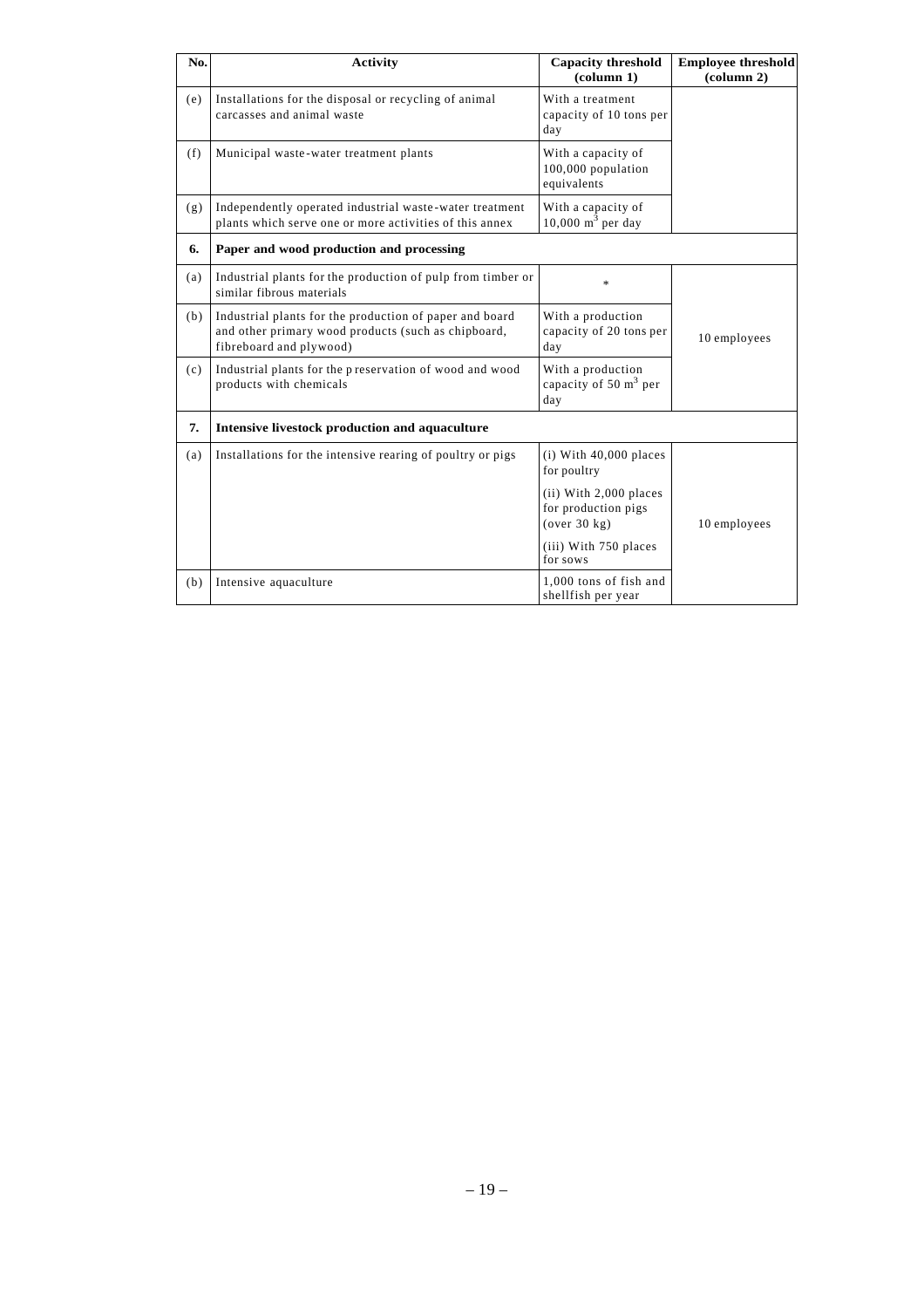| No. | <b>Capacity threshold</b><br><b>Activity</b><br>$\text{(column 1)}$                                                                                                                                                              |                                                                                                                  | <b>Employee threshold</b><br>$\text{(column 2)}$ |  |  |  |
|-----|----------------------------------------------------------------------------------------------------------------------------------------------------------------------------------------------------------------------------------|------------------------------------------------------------------------------------------------------------------|--------------------------------------------------|--|--|--|
| 8.  | Animal and vegetable products from the food and beverage sector                                                                                                                                                                  |                                                                                                                  |                                                  |  |  |  |
| (a) | Slaughterhouses                                                                                                                                                                                                                  | With a carcass<br>production capacity of<br>50 tons per day                                                      |                                                  |  |  |  |
| (b) | Treatment and processing intended for the production of<br>food and beverage products from:                                                                                                                                      |                                                                                                                  |                                                  |  |  |  |
|     | (i) Animal raw materials (other than milk)                                                                                                                                                                                       | With a finished<br>product production<br>capacity of 75 tons per<br>day                                          | 10 employees                                     |  |  |  |
|     | (ii) Vegetable raw materials                                                                                                                                                                                                     | With a finished<br>product production<br>capacity of 300 tons<br>per day (average value<br>on a quarterly basis) |                                                  |  |  |  |
| (c) | Treatment and processing of milk                                                                                                                                                                                                 | With a capacity to<br>receive 200 tons of<br>milk per day (average<br>value on an annual<br>basis)               |                                                  |  |  |  |
| 9.  | <b>Other activities</b>                                                                                                                                                                                                          |                                                                                                                  |                                                  |  |  |  |
| (a) | Plants for the pretreatment (operations such as washing,<br>bleaching, mercerization) or dyeing of fibres or textiles                                                                                                            | With a treatment<br>capacity of 10 tons per<br>day                                                               |                                                  |  |  |  |
| (b) | Plants for the tanning of hides and skins                                                                                                                                                                                        | With a treatment<br>capacity of 12 tons of<br>finished product per<br>day                                        |                                                  |  |  |  |
| (c) | Installations for the surface treatment of substances,<br>objects or products using organic solvents, in particular<br>for dressing, printing, coating, degreasing, waterproofing,<br>sizing, painting, cleaning or impregnating | With a consumption<br>capacity of 150 kg per<br>hour or 200 tons per<br>year                                     | 10 employees                                     |  |  |  |
| (d) | Installations for the production of carbon (hard-burnt<br>coal) or electrographite by means of incineration or<br>graphitization                                                                                                 | $\ast$                                                                                                           |                                                  |  |  |  |
| (e) | Installations for the building of, and painting or removal<br>of paint from ships                                                                                                                                                | With a capacity for<br>ships 100 m long                                                                          |                                                  |  |  |  |

#### Explanatory notes :

Column 1 contains the capacity thresholds referred to article 7, paragraph 1 (a).

An asterisk (\*) indicates that no capacity threshold is applicable (all facilities are subject to reporting).

Column 2 contains the employee threshold referred to in article 7, paragraph 1 (b).

"10 employees" means the equivalent of 10 full-time employees.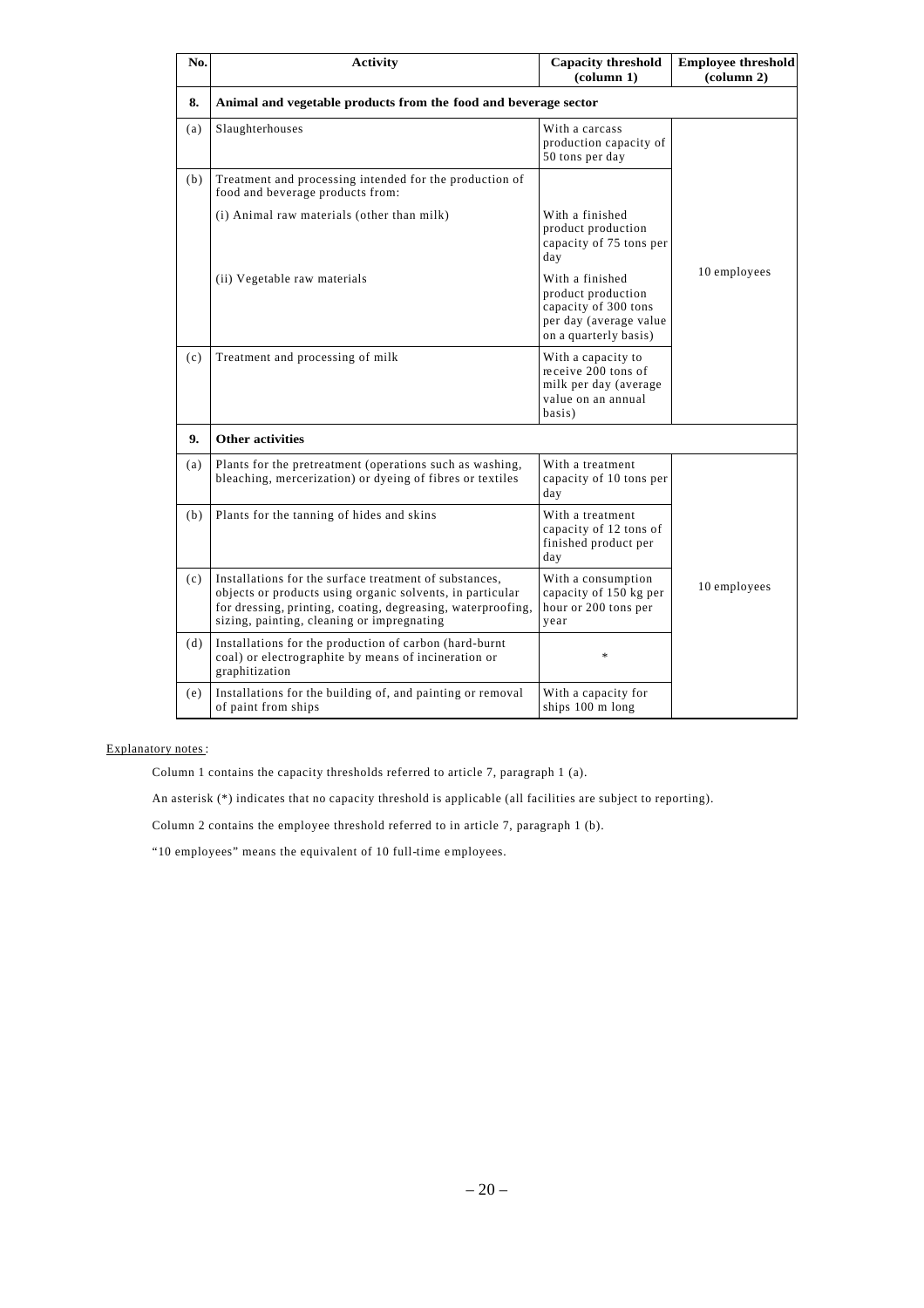# **Annex II**

# **POLLUTANTS**

|                          |                     |                                                | <b>Threshold for releases</b> |                                                                | <b>Threshold for</b> |                          |                                   |
|--------------------------|---------------------|------------------------------------------------|-------------------------------|----------------------------------------------------------------|----------------------|--------------------------|-----------------------------------|
|                          |                     |                                                | $\text{(column 1)}$           |                                                                |                      | off-site                 | Manufacture,                      |
|                          |                     |                                                |                               |                                                                | transfers of         | process or use           |                                   |
|                          | <b>CAS</b>          |                                                | to air                        | to water                                                       | to land              | pollutants               | threshold                         |
| No.                      | number              | Pollutant                                      |                               | $\alpha$ (column 1a) $\alpha$ (column 1b) $\alpha$ (column 1c) |                      | $\text{(column 2)}$      | $\left( \text{column } 3 \right)$ |
|                          |                     |                                                | kg/year                       | kg/year                                                        | kg/year              | kg/year                  | kg/year                           |
| $\mathbf{1}$             | $74 - 82 - 8$       | Methane $(CH_4)$                               | 100 000                       |                                                                |                      |                          | $\ast$                            |
| $\overline{2}$           | 630-08-0            | Carbon monoxide (CO)                           | 500 000                       |                                                                |                      | $\overline{\phantom{0}}$ | $\ast$                            |
| 3                        | 124-38-9            | Carbon dioxide $(CO2)$                         | 100 million                   |                                                                |                      | ۰                        | $\ast$                            |
| $\overline{\mathcal{L}}$ |                     | Hydro-fluorocarbons (HFCs)                     | 100                           |                                                                |                      |                          | $\ast$                            |
| 5                        | 10024-97-2          | Nitrous oxide $(N_2O)$                         | 10 000                        |                                                                |                      |                          | $\ast$                            |
| 6                        | 7664-41-7           | Ammonia (NH <sub>3</sub> )                     | 10 000                        |                                                                |                      |                          | 10 000                            |
|                          |                     | Non-methane volatile                           |                               |                                                                |                      |                          |                                   |
| 7                        |                     | organic compounds                              | 100 000                       |                                                                |                      |                          | ∗                                 |
|                          |                     | (NMVOC)                                        |                               |                                                                |                      |                          |                                   |
| $8\,$                    |                     | Nitrogen oxides $(NO_x/NO_2)$                  | 100 000                       |                                                                |                      |                          | $\ast$                            |
| 9                        |                     | Perfluorocarbons (PFCs)                        | 100                           |                                                                |                      |                          | $\ast$                            |
| 10                       | $2551 - 62 - 4$     | Sulphur h exafluoride $(SF_6)$                 | 50                            |                                                                |                      |                          | $\ast$                            |
| 11                       |                     | Sulphur oxides $(SO_x/SO_2)$                   | 150 000                       |                                                                |                      |                          | $\ast$                            |
| 12                       |                     | Total nitrogen                                 |                               | 50 000                                                         | 50 000               | 10 000                   | 10 000                            |
| 13                       |                     | Total phosphorus                               |                               | 5 0 0 0                                                        | 5 000                | 10 000                   | 10 000                            |
| 14                       |                     | Hydrochlorofluorocarbons                       | 1                             |                                                                |                      | 100                      | 10 000                            |
|                          |                     | HCFCs                                          |                               |                                                                |                      |                          |                                   |
| 15                       |                     | Chlorofluorocarbons                            | 1                             |                                                                |                      | 100                      | 10 000                            |
|                          |                     | (CFCs)                                         |                               |                                                                |                      |                          |                                   |
| 16                       |                     | Halons                                         | 1                             |                                                                |                      | 100                      | 10 000                            |
| 17                       | 7440-38-2           | Arsenic and compounds                          | 20                            |                                                                | 5                    | 50                       | 50                                |
|                          |                     | (as As)                                        |                               |                                                                |                      |                          |                                   |
| 18                       | 7440-43-9           | Cadmium and compounds                          | 10                            |                                                                | 5                    | 5                        | 5                                 |
|                          |                     | (as Cd)                                        |                               |                                                                |                      |                          |                                   |
| 19                       | 7440-47-3           | Chromium and compounds                         | 100                           | 50                                                             | 50                   | 200                      | 10 000                            |
|                          |                     | (as Cr)                                        |                               |                                                                |                      |                          |                                   |
| 20                       | 7440-50-8           | Copper and compounds (as                       | 100                           | 50                                                             | 50                   | 500                      | 10 000                            |
|                          |                     | Cu)                                            |                               |                                                                |                      |                          |                                   |
| 21                       | 7439-97-6           | Mercury and compounds                          | 10                            |                                                                |                      | 5                        | 5                                 |
|                          |                     | (as Hg)                                        |                               |                                                                |                      |                          |                                   |
| 22                       | 7440-02-0           | Nickel and compounds (as                       | 50                            | 20                                                             | 20                   | 500                      | 10 000                            |
|                          |                     | Ni)                                            |                               |                                                                |                      |                          |                                   |
| 23                       | 7439-92-1           | Lead and compounds (as Pb)                     | 200                           | 20                                                             | 20                   | 50                       | 50                                |
| 24                       | 7440-66-6           | Zinc and compounds (as Zn)                     | 200                           | 100                                                            | 100                  | 1 000                    | 10 000                            |
| 25                       | 15972-60-8 Alachlor |                                                |                               |                                                                |                      | 5                        | 10 000                            |
| 26                       | $309 - 00 - 2$      | Aldrin                                         | 1                             |                                                                |                      | 1                        |                                   |
| 27                       | 1912-24-9           | Atrazine                                       |                               |                                                                |                      | 5                        | 10 000                            |
| $2\sqrt{8}$              | 57-74-9             | Chlordane                                      | 1                             |                                                                |                      | $\mathbf{1}$             |                                   |
| 29                       | $143 - 50 - 0$      | Chlordecone                                    | 1                             |                                                                |                      | $\mathbf{1}$             |                                   |
| 30                       | 470-90-6            | Chlorfenvinphos                                |                               |                                                                |                      | 5                        | 10 000                            |
| 31                       |                     | 85535-84-8 Chloro-alkanes, $C_{10}$ - $C_{13}$ |                               |                                                                |                      | 10                       | 10 000                            |
| 32                       | 2921-88-2           | Chlorpyrifos                                   |                               |                                                                |                      | 5                        | 10 000                            |
| 33                       | $50 - 29 - 3$       | <b>DDT</b>                                     | 1                             |                                                                |                      | 1                        |                                   |
| 34                       | $107 - 06 - 2$      | 1,2-dichloroethane (EDC)                       | 1 000                         | 10                                                             | 10                   | 100                      | 10 000                            |
| 35                       | $75-09-2$           | Dichloromethane (DCM)                          | 1000                          | 10                                                             | 10                   | 100                      | 10 000                            |
| 36                       | $60 - 57 - 1$       | Dieldrin                                       | 1                             |                                                                |                      | 1                        |                                   |
| 37                       | $330 - 54 - 1$      | Diuron                                         |                               |                                                                |                      | 5                        | 10 000                            |
| 38                       | $115 - 29 - 7$      | Endosulphan                                    |                               |                                                                |                      | 5                        | 10 000                            |
| 39                       | $72 - 20 - 8$       | Endrin                                         | 1                             |                                                                |                      | 1                        |                                   |
| $40\,$                   |                     | Halogenated organic                            |                               | 1 000                                                          | 1 000                | 1 000                    | 10 000                            |
|                          |                     | compounds (as AOX)                             |                               |                                                                |                      |                          |                                   |
| 41                       | $76 - 44 - 8$       | Heptachlor                                     | 1                             |                                                                |                      | 1                        |                                   |
| 42                       | $118 - 74 - 1$      | Hexachlorobenzene (HCB)                        | 10                            |                                                                |                      | 1                        | $5\overline{)}$                   |
| 43                       | $87 - 68 - 3$       | Hexachlorobutadiene                            |                               |                                                                |                      | 5                        | 10 000                            |
|                          |                     | (HCBD)                                         |                               |                                                                |                      |                          |                                   |
|                          |                     | 1, 2, 3, 4, 5,                                 |                               |                                                                |                      |                          |                                   |
| 44                       | $608 - 73 - 1$      | 6-hexachlorocyclohexane                        | 10                            |                                                                |                      | 1                        | 10                                |
|                          |                     | (HCH)                                          |                               |                                                                |                      |                          |                                   |
| 45                       | 58-89-9             | Lindane                                        |                               |                                                                |                      |                          |                                   |
|                          | 46 2385-85-5        | Mirex                                          |                               |                                                                |                      |                          |                                   |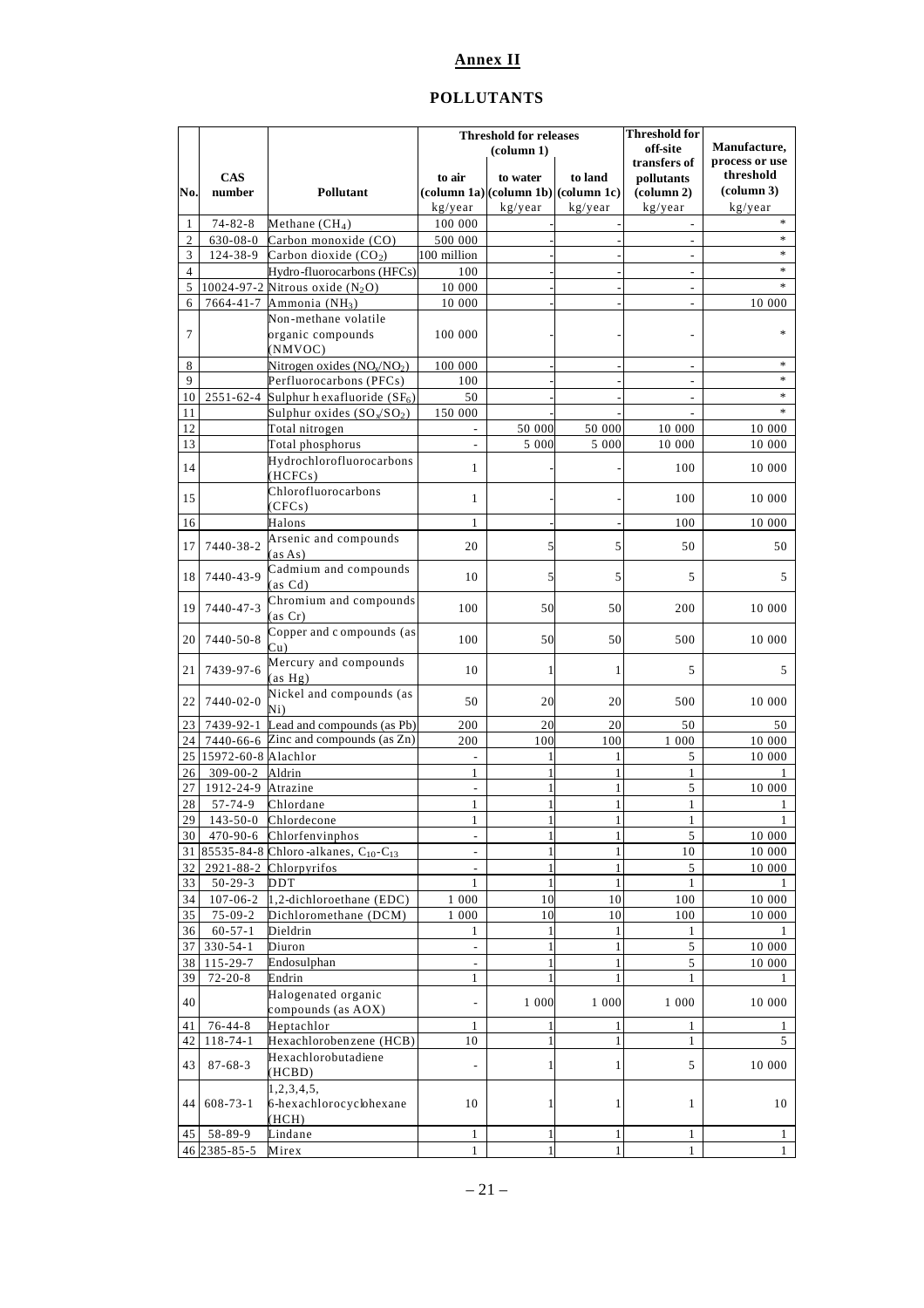|          |                            |                                         | <b>Threshold for releases</b> |                                                                            | <b>Threshold for</b>                                                              |                                   |                             |
|----------|----------------------------|-----------------------------------------|-------------------------------|----------------------------------------------------------------------------|-----------------------------------------------------------------------------------|-----------------------------------|-----------------------------|
|          |                            |                                         | $\text{(column 1)}$           |                                                                            | off-site                                                                          | Manufacture,                      |                             |
|          | <b>CAS</b>                 |                                         | to air                        |                                                                            |                                                                                   | transfers of                      | process or use<br>threshold |
| No.      | number                     | <b>Pollutant</b>                        |                               | to water<br>$\alpha$ (column 1a) $\alpha$ (column 1b) $\alpha$ (column 1c) | to land                                                                           | pollutants<br>$\text{(column 2)}$ | $\text{(column 3)}$         |
|          |                            |                                         | kg/year                       | kg/year                                                                    | kg/year                                                                           | kg/year                           | kg/year                     |
|          |                            | PCDD +PCDF (dioxins                     |                               |                                                                            |                                                                                   |                                   |                             |
| 47       |                            | +furans) (as Teq)                       | 0.001                         | 0.001                                                                      | 0.001                                                                             | 0.001                             | 0.001                       |
| 48       | $608 - 93 - 5$             | Pentachlorobenzene                      |                               |                                                                            |                                                                                   | 5                                 | 50                          |
| 49       | $87 - 86 - 5$              | Pentachlorophenol (PCP)                 | 10                            |                                                                            | 1                                                                                 | 5                                 | 10 000                      |
|          | 50 1336-36-3               | Polychlorinated b iphenyls              | 0.1                           | 0.1                                                                        | 0.1                                                                               | 1                                 | 50                          |
|          |                            | (PCBs)<br>Simazine                      |                               |                                                                            | 1                                                                                 |                                   |                             |
| 51<br>52 | 122-34-9<br>$127 - 18 - 4$ | Tetrachloroethylene (PER)               | 2 0 0 0                       |                                                                            |                                                                                   | 5<br>1 000                        | 10 000<br>10 000            |
| 53       | $56 - 23 - 5$              | Tetrachloromethane (TCM)                | 100                           |                                                                            |                                                                                   | 1 000                             | 10 000                      |
| 54       | $2002 - 48 - 1$            | Trichlorobenzenes (TCBs)                | 10                            |                                                                            |                                                                                   | $1\ 000$                          | 10 000                      |
| 55       | $71 - 55 - 6$              | 1,1,1-trichlomethane                    | 100                           |                                                                            |                                                                                   | $1\ 000$                          | 10 000                      |
| 56       | $79 - 34 - 5$              | 1,1,2,2-tetrachloroethane               | 50                            |                                                                            |                                                                                   | $1\ 000$                          | 10 000                      |
| 57       | $79 - 01 - 6$              | Trichloroethylene                       | 2 000                         |                                                                            |                                                                                   | 1 000                             | 10 000                      |
| 58       | $67 - 66 - 3$              | Trichloromethane                        | 500                           |                                                                            |                                                                                   | 1 000                             | 10 000                      |
| 59       | $8001 - 35 - 2$            | Toxaphene                               |                               |                                                                            |                                                                                   | 1                                 |                             |
| 60       | $75 - 01 - 4$              | Vinyl chloride                          | 1 000                         | 10                                                                         | 10                                                                                | 100                               | 10 000                      |
| 61       | $120 - 12 - 7$             | Anthracene                              | 50                            |                                                                            |                                                                                   | 50                                | 50                          |
| 62       | $71-43-2$                  | Benzene                                 | 1 000                         | 200                                                                        | 200<br>(as BTEX) $\frac{a}{c}$ (as BTEX) $\frac{a}{c}$                            | 2 000<br>(as BTEX) $\frac{a}{c}$  | 10 000                      |
|          |                            | Brominated diphenylethers               |                               |                                                                            |                                                                                   |                                   |                             |
| 63       |                            | (PBDE)                                  |                               |                                                                            |                                                                                   | 5                                 | 10 000                      |
|          |                            | Nonylphenol ethoxylates                 |                               |                                                                            |                                                                                   |                                   |                             |
| 64       |                            | (NP/NPEs) and related<br>substances     |                               |                                                                            |                                                                                   | 5                                 | 10 000                      |
|          |                            |                                         |                               | 200                                                                        | 200                                                                               | 2 0 0 0                           |                             |
| 65       | $100 - 41 - 4$             | Ethyl benzene                           |                               |                                                                            | (as BTEX) $\frac{\alpha'}{2}$ (as BTEX) $\frac{\alpha'}{2}$                       | (as $BTEX)^{\underline{a}}$ )     | 10 000                      |
| 66       | $75 - 21 - 8$              | Ethylene o xide                         | 1 000                         | 10                                                                         | 10                                                                                | 100                               | 10 000                      |
| 67       | 34123-59-6 Isoproturon     |                                         |                               |                                                                            |                                                                                   | 5                                 | 10 000                      |
| 68       | $91 - 20 - 3$              | Naphthalene                             | 100                           | 10                                                                         | 10                                                                                | 100                               | 10 000                      |
| 69       |                            | Organotin compounds                     |                               | 50                                                                         | 50                                                                                | $50\,$                            | 10 000                      |
|          |                            | as total Sn)                            |                               |                                                                            |                                                                                   |                                   |                             |
| 70       | $117 - 81 - 7$             | Di-(2-ethyl hexyl)<br>phthalate (DEHP)  | 10                            | 1                                                                          | 1                                                                                 | 100                               | 10 000                      |
| 71       | $108 - 95 - 2$             | Phenols (as total C)                    |                               | 20                                                                         | 20                                                                                | 200                               | 10 000                      |
|          |                            | Polycyclic aromatic                     |                               |                                                                            |                                                                                   |                                   |                             |
| 72       |                            | hydrocarbons (PAHs) <sup>b/</sup>       | 50                            | 5                                                                          | 5                                                                                 | 50                                | 50                          |
| 73       | $108 - 88 - 3$             | Toluene                                 |                               | 200                                                                        | 200                                                                               | 2 000                             | 10 000                      |
|          |                            |                                         |                               |                                                                            | (as BTEX) $\frac{a}{a}$ (as BTEX) $\frac{a}{a}$                                   | (as $BTEX)^{\underline{a}}$ )     |                             |
| 74       |                            | Tributyltin and compounds               | ÷,                            |                                                                            |                                                                                   | 5                                 | 10 000                      |
| 75       |                            | Triphenyltin and                        |                               |                                                                            | 1                                                                                 | 5                                 | 10 000                      |
|          |                            | compounds<br>Total organic carbon (TOC) |                               |                                                                            |                                                                                   |                                   |                             |
| 76       |                            | (as total C or COD/3)                   | $\overline{\phantom{0}}$      | 50 000                                                                     |                                                                                   |                                   | $***$                       |
| 77       | 1582-09-8                  | Trifluralin                             |                               |                                                                            |                                                                                   | 5                                 | 10 000                      |
|          |                            |                                         |                               | 200                                                                        | 200                                                                               | 2 000                             |                             |
| 78       | 1330-20-7 Xylenes          |                                         |                               |                                                                            | (as BTEX) <sup><math>\frac{\alpha'}{2}</math></sup> (as BTEX) $\frac{\alpha'}{2}$ | $(as BTEX)^{a}$                   | 10 000                      |
| 79       |                            | Chlorides (as total Cl)                 |                               | 2 million                                                                  | 2 million                                                                         | 2 million                         | $10000^{\circ}$             |
| 80       |                            | Chlorine and inorganic                  | 10 000                        |                                                                            |                                                                                   |                                   | 10 000                      |
|          |                            | compounds (as HCl)                      |                               |                                                                            |                                                                                   |                                   |                             |
| 81<br>82 | 1332-21-4                  | Asbestos<br>Cyanides (as total CN)      |                               | 50                                                                         | 50                                                                                | 10<br>500                         | 10 000<br>10 000            |
| 83       |                            | Fluorides (as total F)                  |                               | 2 000                                                                      | 2 000                                                                             | 10 000                            | $10000^{\frac{c}{2}}$       |
|          |                            | Fluorine and inorganic                  |                               |                                                                            |                                                                                   |                                   |                             |
| 84       |                            | compounds (as HF)                       | 5 000                         |                                                                            |                                                                                   | $\overline{\phantom{a}}$          | 10 000                      |
| 85       | $74 - 90 - 8$              | Hydrogen cyanide (HCN)                  | 200                           |                                                                            |                                                                                   | $\sim$                            | 10 000                      |
| 86       |                            | Particulate matter (PM <sub>10</sub> )  | 50 000                        |                                                                            |                                                                                   |                                   | $\ast$                      |

## Explanatory notes:

The CAS number of the pollutant means the precise identifier in Chemical Abstracts Service.

Column 1 contains the thresholds referred to in article 7, paragraph 1 (a)(i) and (iv). If the threshold in a given sub-column (air, water or land) is exceeded, reporting of releases or, for pollutants in waste water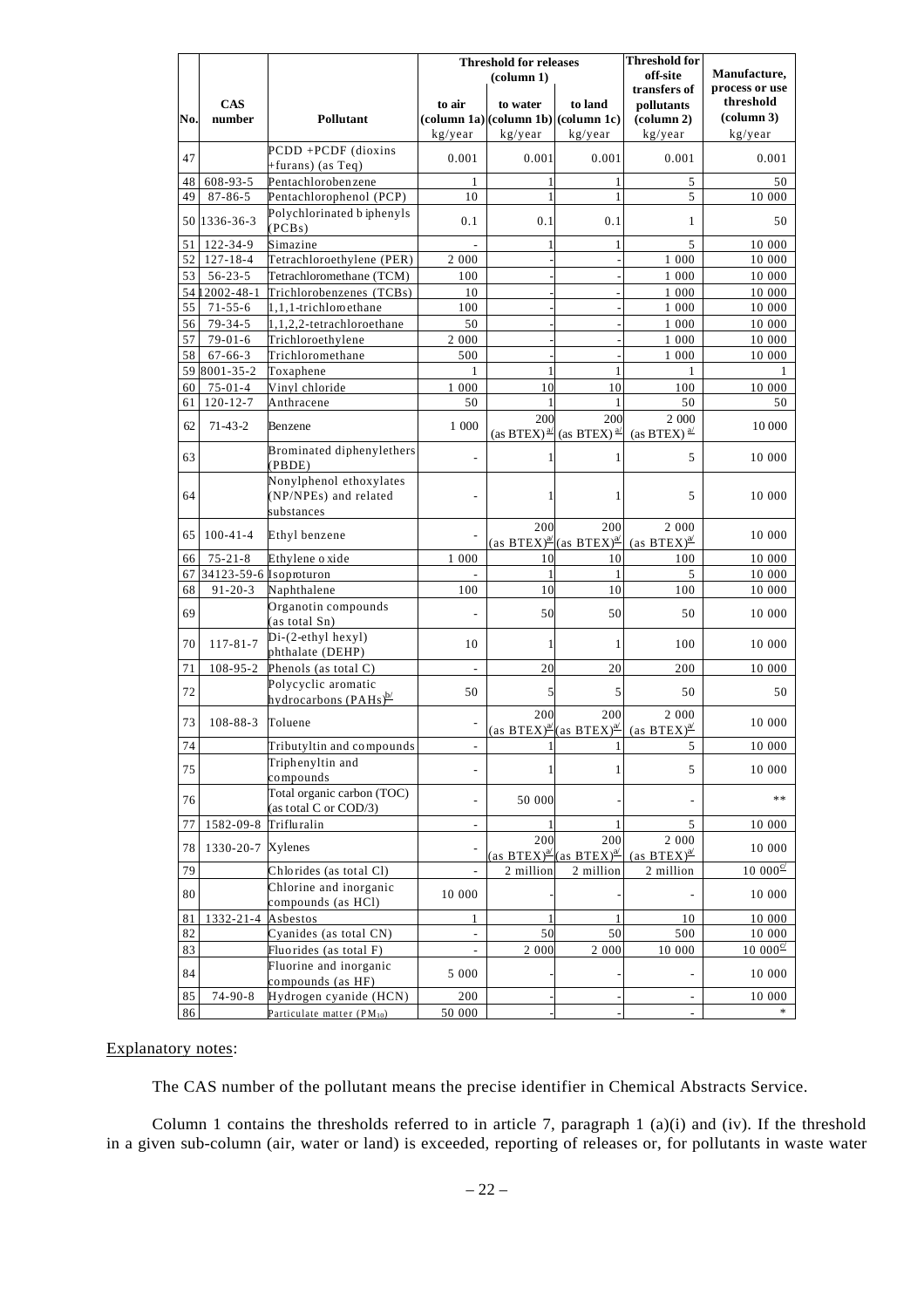destined for waste-water treatment, transfers to the environmental medium referred to in that sub-column is required with respect to the facility in question, for those Parties which have opted for a system of reporting pursuant to article 7, paragraph 1 (a).

Column 2 contains the thresholds referred to in article 7, paragraph 1 (a)(ii). If the threshold in this column is exceeded for a given pollutant, reporting of the off-site transfer of that pollutant is required with respect to the facility in question, for those Parties which have opted for a system of reporting pursuant to article 7, paragraph 1 (a)(ii).

Column 3 contains the thresholds referred to in article 7, paragraph (1)(b). If the threshold in this column is exceeded for a given pollutant, reporting of the releases and off-site transfers of that pollutant is required with respect to the facility in question, for those Parties which have opted for a system of reporting pursuant to article 7, paragraph 1 (b).

A hyphen (-) indicates that the parameter in question does not trigger a reporting requirement.

An asterisk (\*) indicates that, for this pollutant, the release threshold in column (1)(a) is to be used rather than a manufacture, process or use threshold.

A double asterisk (\*\*) indicates that, for this pollutant, the release threshold in column (1)(b) is to be used rather than a manufacture, process or use threshold.

## Footnotes:

 $\alpha$  Single pollutants are to be reported if the threshold for BTEX (the sum parameter of benzene, toluene, ethyl benzene, xylene) is exceeded.

 $b$  Polycyclic aromatic hydrocarbons (PAHs) are to be measured as benzo(a)pyrene (50-32-8), benzo(b)fluoranthene (205-99-2), benzo(k)fluoranthene (207-08-9), indeno(1,2,3-cd)pyrene (193-39-5) (derived from the Protocol on Persistent Organic Pollutants to the Convention on Long-range Transboundary Air Pollution).

 $c/$  As inorganic compounds.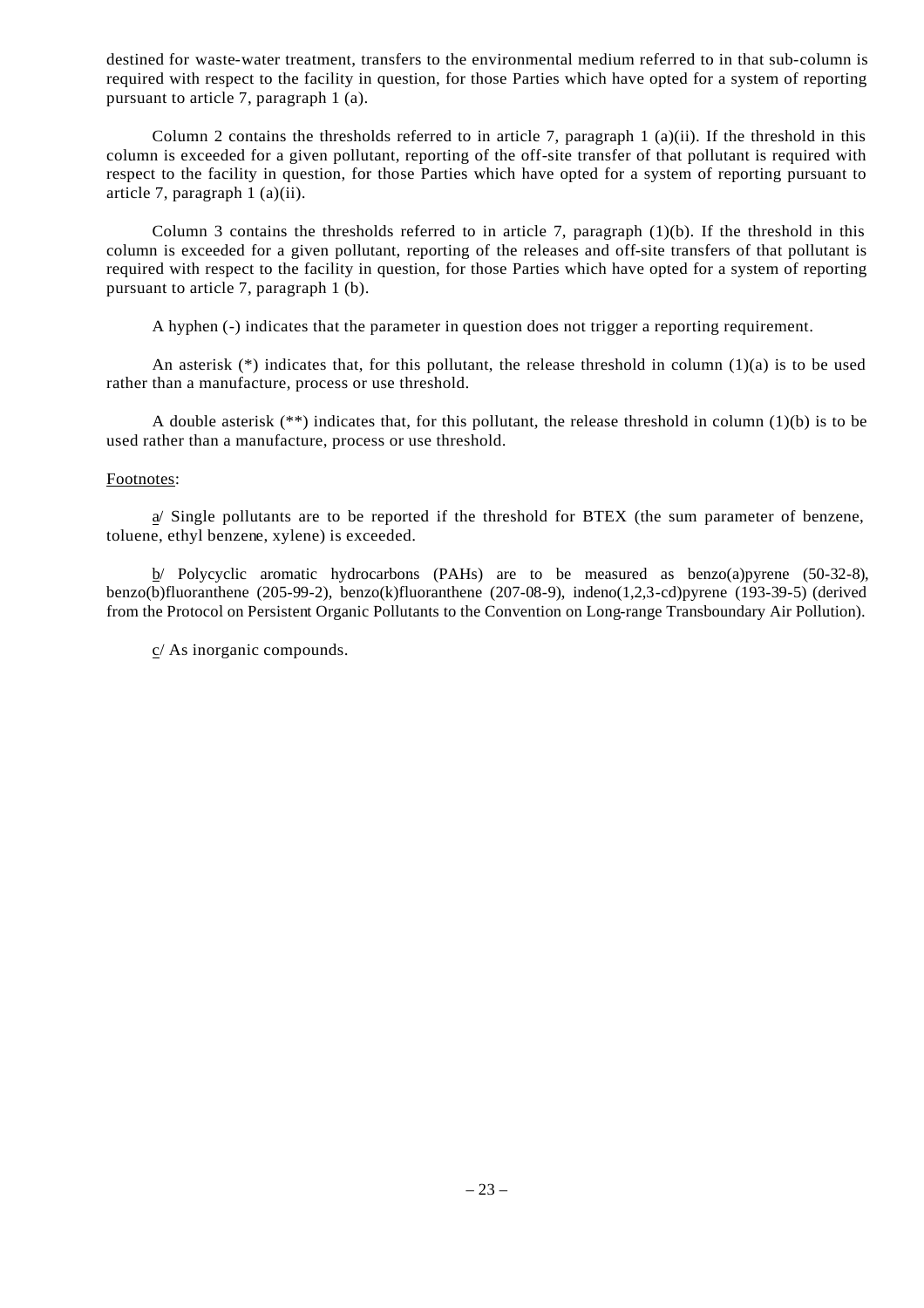## **Annex III**

# **PART A DISPOSAL OPERATIONS ('D')**

- Deposit into or onto land (e.g. landfill)
- Land treatment (e.g. biodegradation of liquid or sludgy discards in soils)
- Deep injection (e.g. injection of pumpable discards into wells, salt domes or naturally occurring repositories)
- Surface impoundment (e.g. placement of liquid or sludge discards into pits, ponds or lagoons)
- Specially engineered landfill (e.g. placement into lined discrete cells which are capped and isolated from one another and the environment)
- Release into a water body except seas/oceans
- Release into seas/oceans including sea-bed insertion
- Biological treatment not specified elsewhere in this annex which results in final compounds or mixtures which are discarded by means of any of the operations specified in this part
- Physico-chemical treatment not specified elsewhere in this annex which results in final compounds or mixtures which are discarded by means of any of the operations specified in this part (e.g. evaporation, drying, calcination, neutralization, precipitation)
- Incineration on land
- Incineration at sea
- Permanent storage (e.g. emplacement of containers in a mine)
- Blending or mixing prior to submission to any of the operations specified in this part
- Repackaging prior to submission to any of the operations specified in this part
- Storage pending any of the operations specified in this part

## **PART B RECOVERY OPERATIONS ('R')**

- Use as a fuel (other than in direct incineration) or other means to generate energy
- Solvent reclamation/regeneration
- Recycling/reclamation of organic substances which are not used as solvents
- Recycling/reclamation of metals and metal compounds
- Recycling/reclamation of other inorganic materials
- Regeneration of acids or bases
- Recovery of components used for pollution abatement
- Recovery of components from catalysts
- Used oil re-refining or other reuses of previously used oil
- Land treatment resulting in benefit to agriculture or ecological improvement
- Uses of residual materials obtained from any of the recovery operations specified above in this part
- Exchange of wastes for submission to any of the recovery operations specified above in this part
- Accumulation of material intended for any operation specified in this part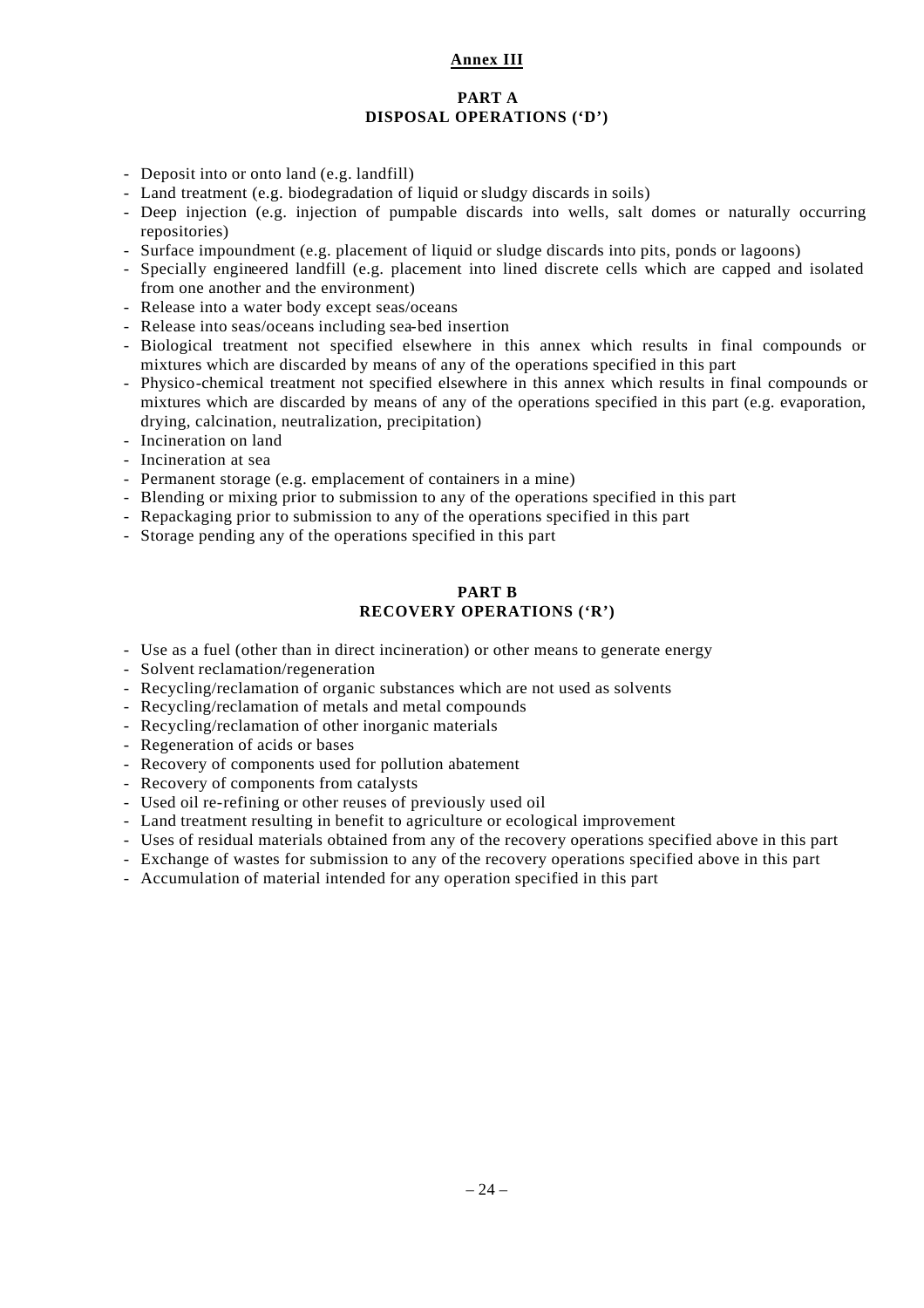## **Annex IV**

## **ARBITRATION**

1. In the event of a dispute being submitted for arbitration pursuant to article 23, paragraph 2, of this Protocol, a party or parties shall notify the other party or parties to the dispute by diplomatic means as well as the secretariat of the subject matter of arbitration and indicate, in particular, the articles of this Protocol whose interpretation or application is at issue. The secretariat shall forward the information received to all Parties to this Protocol.

2. The arbitral tribunal shall consist of three members. Both the claimant party or parties and the other party or parties to the dispute shall appoint an arbitrator, and the two arbitrators so appointed shall designate by common agreement the third arbitrator, who shall be the president of the arbitral tribunal. The latter shall not be a national of one of the parties to the dispute, nor have his or her usual place of residence in the territory of one of these parties, nor be employed by any of them, nor have dealt with the case in any other capacity.

3. If the president of the arbitral tribunal has not been designated within two months of the appointment of the second arbitrator, the Executive Secretary of the Economic Commission for Europe shall, at the request of either party to the dispute, designate the president within a further two -month period.

4. If one of the parties to the dispute does not appoint an arbitrator within two months of the notification referred to in paragraph 1, the other party may so inform the Executive Secretary of the Economic Commission for Europe, who shall designate the president of the arbitral tribunal within a further two-month period. Upon designation, the president of the arbitral tribunal shall request the party which has not appointed an arbitrator to do so within two months. If it fails to do so within that period, the president shall so inform the Executive Secretary of the Economic Commission for Europe, who shall make this appointment within a further two -month period.

5. The arbitral tribunal shall render its decision in accordance with international law and the provisions of this Protocol.

6. Any arbitral tribunal constituted under the provisions set out in this annex shall draw up its own rules of procedure.

7. The decisions of the arbitral tribunal, both on procedure and on substance, shall be taken by majority vote of its members.

8. The tribunal may take all appropriate measures to establish the facts.

9. The parties to the dispute shall facilitate the work of the arbitral tribunal and, in particular, using all means at their disposal, shall:

- (a) Provide it with all relevant documents, facilities and information;
- (b) Enable it, where necessary, to call witnesses or experts and receive their evidence.

10. The parties and the arbitrators shall protect the confidentiality of any information that they receive in confidence during the proceedings of the arbitral tribunal.

11. The arbitral tribunal may, at the request of one of the parties, recommend interim measures of protection.

12. If one of the parties to the dispute does not appear before the arbitral tribunal or fails to defend its case, the other party may request the tribunal to continue the proceedings and to render its final decision. Absence of a party or failure of a party to defend its case shall not constitute a bar to the proceedings. Before rendering its final decision, the arbitral tribunal must satisfy itself that the claim is well founded in fact and law.